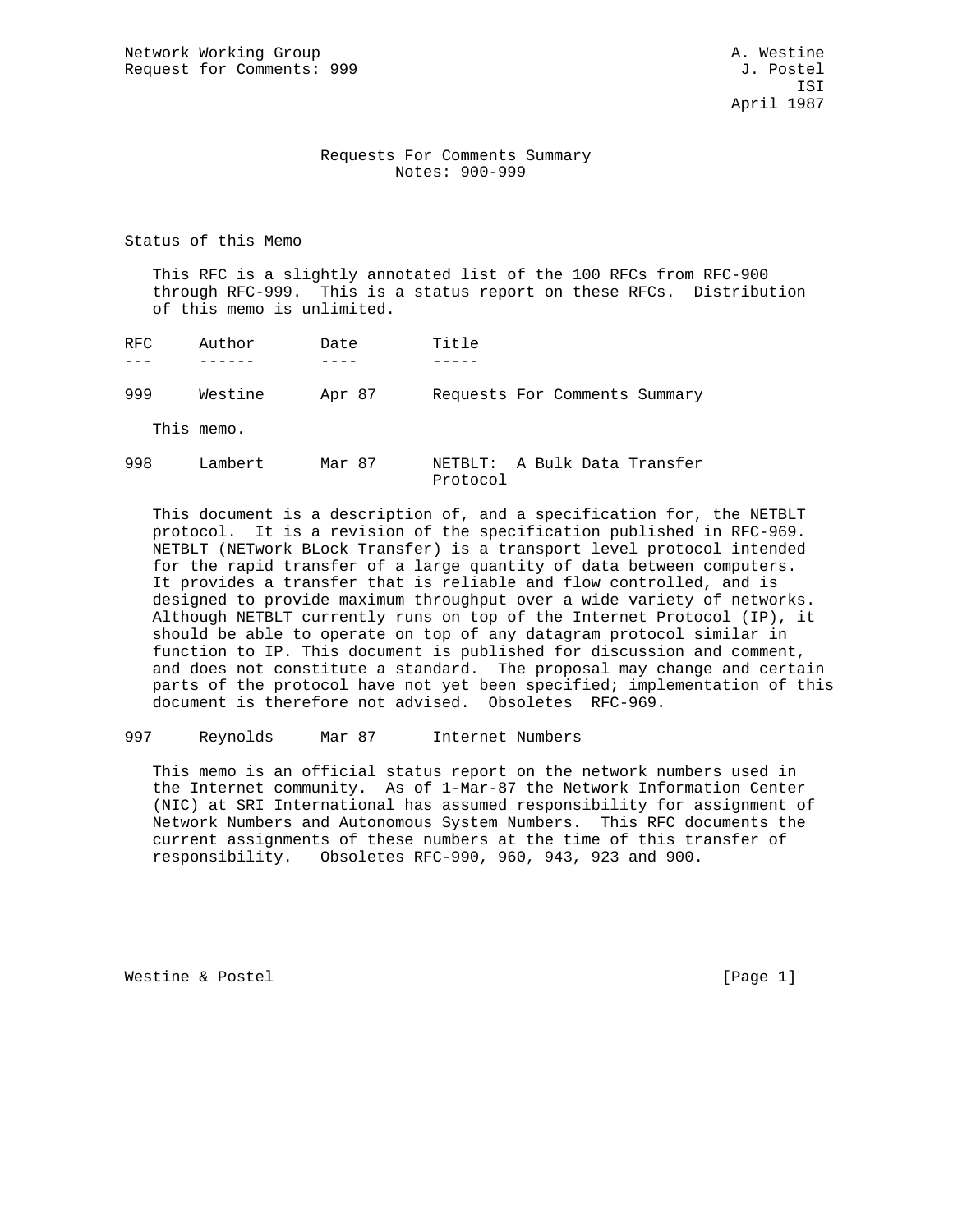996 Mills Feb 87 Statistics Server

 This RFC specifies a standard for the ARPA Internet community. Hosts and gateways on the DARPA Internet that choose to implement a remote statistics monitoring facility may use this protocol to send statistics data upon request to a monitoring center or debugging host.

995 ANSI Apr 86 End System to Intermediate System Routing Exchange Protocol for use in conjunction with ISO 8473.

 This Protocol is one of a set of International Standards produced to facilitate the interconnection of open systems. The set of standards covers the services and protocols required to achieve such interconnection. This Protocol is positioned with respect to other related standards by the layers defined in the Reference Model for Open Systems Interconnection (ISO 7498) and by the structure defined in the Internal Organization of the Network Layer (DIS 8648). In particular, it is a protocol of the Network Layer. This Protocol permits End Systems and Intermediate Systems to exchange configuration and routing information to facilitate the operation of the routing and relaying functions of the Network Layer.

| 994 | ANSI | Mar 86 | Final Text of DIS 8473, Protocol for |  |  |  |  |  |
|-----|------|--------|--------------------------------------|--|--|--|--|--|
|     |      |        | Providing the Connectionless Mode    |  |  |  |  |  |
|     |      |        | Network Service                      |  |  |  |  |  |

 This Protocol Standard is one of a set of International Standards produced to facilitate the interconnection of open systems. The set of standards covers the services and protocols required to achieve such interconnection. This Protocol Standard is positioned with respect to other related standards by the layers defined in the Reference Model for Open Systems Interconnection (ISO 7498). In particular, it is a protocol of the Network Layer. This Protocol may be used between network-entities in end systems or in Network Layer relay systems (or both). It provides the Connectionless-mode Network Service as defined in Addendum 1 to the Network Service Definition Covering Connectionless-mode Transmission (ISO 8348/AD1).

993 Clark Dec 86 PCMAIL: A Distributed Mail System for Personal Computers

 This document is a discussion of the Pcmail workstation-based distributed mail system. It is a revision of the design published in NIC RFC-984. The revision is based on discussion and comment fromm a variety of sources, as well as further research into the design of interactive Pcmail clients and the use of client code on machines other than IBM PCs. As this design may change, implementation of this document is not advised. Obsoletes RFC-984.

Westine & Postel and the contract of the contract of the contract of the contract of  $[Page 2]$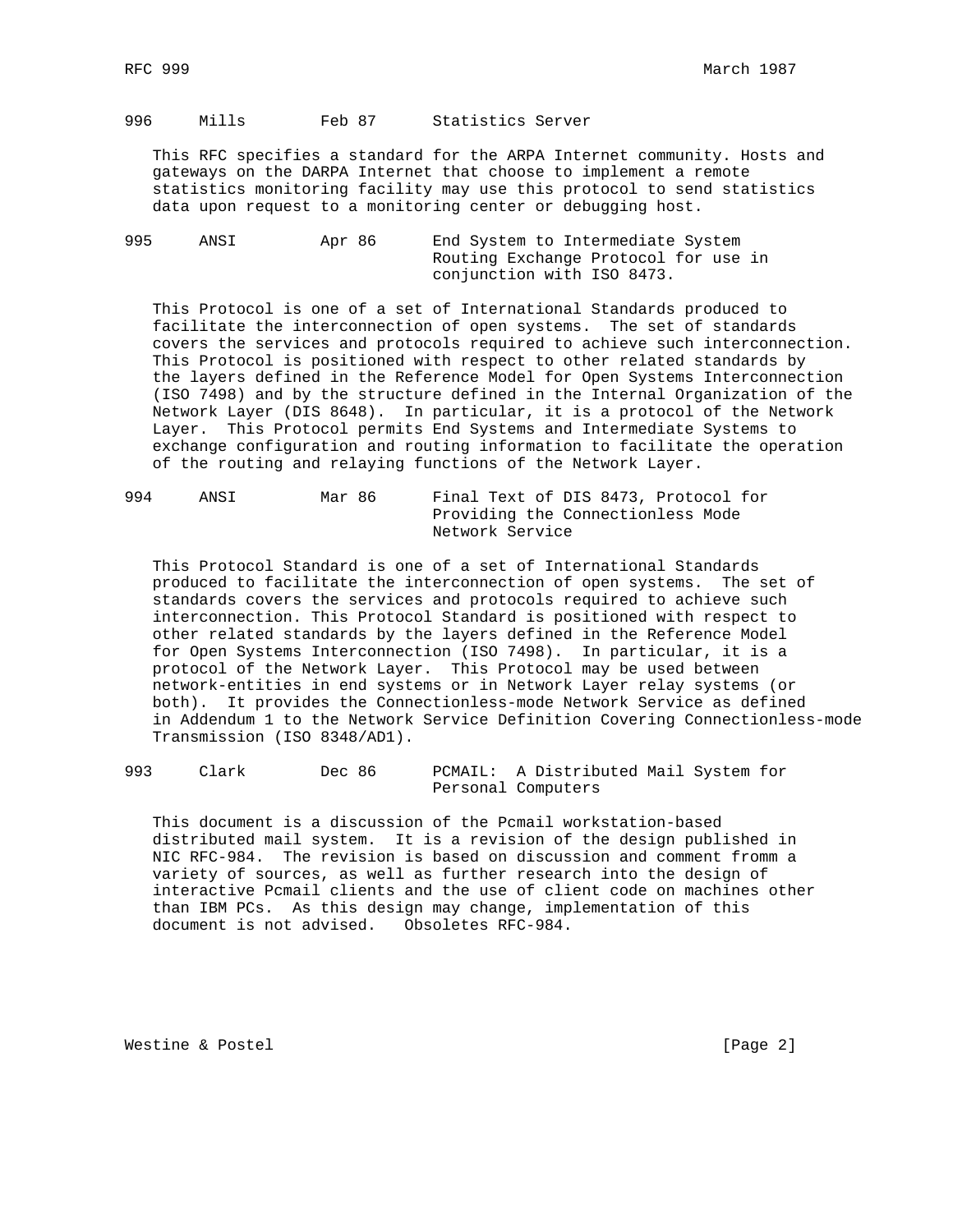992 Birman Nov 86 On Communication Support for Fault-Tolerant Process Groups

 This memo describes a collection of multicast communication primitives integrated with a mechanism for handling process failure and recovery. These primitives facilitate the implementation of fault-tolerant process groups, which can be used to provide distributed services in an environment subject to non-malicious crash failures.

991 Reynolds Nov 86 Official ARPA-Internet Protocols

 This RFC identifies the documents specifying the official protocols used in the Internet. Comments indicate any revisions or changes planned. This memo is an official status report on the numbers used in protocols in the ARPA-Internet community. Obsoletes RFC-961, 944 and 924.

990 Reynolds Nov 86 Assigned Numbers

 This Network Working Group Request for Comments documents the currently assigned values from several series of numbers used in network protocol implementations. This memo is an official status report on the numbers used in protocols in the ARPA-Internet community. See RFC-997. Obsoletes RFC-960, 943, 923 and 900.

| 989 | Linn | Feb 87 | Privacy Enhancement for Internet |
|-----|------|--------|----------------------------------|
|     |      |        | Electronic Mail: Part I: Message |
|     |      |        | Encipherment and Authentication  |
|     |      |        | Procedures                       |

 This RFC suggests a proposed protocol for the Internet community and requests discussion and suggestions for improvements. This RFC is the outgrowth of a series of IAB Privacy Task Force meetings and of internal working papers distributed for those meetings. This RFC defines message encipherment and authentication procedures, as the initial phase of an effort to provide privacy enhancement services for electronic mail transfer in the Internet. It is intended that the procedures defined here be compatible with a wide range of key management approaches, including both conventional (symmetric) and public-key (asymmetric) approaches for encryption of data encrypting keys. Use of conventional cryptography for message text encryption and/or authentication is anticipated.

988 Deering Jul 86 Host Extensions for IP Multicasting

 This memo specifies the extensions required of a host implementation of the Internet Protocol (IP) to support internetwork multicasting. This specification supersedes that given in RFC-966, and constitutes a proposed protocol standard for IP multicasting in the ARPA-Internet. The reader is directed to RFC-966 for a discussion of the motivation and rationale behind the multicasting extension specified here.

Westine & Postel and the contract of the contract of the contract of the contract of the contract of the contract of the contract of the contract of the contract of the contract of the contract of the contract of the contr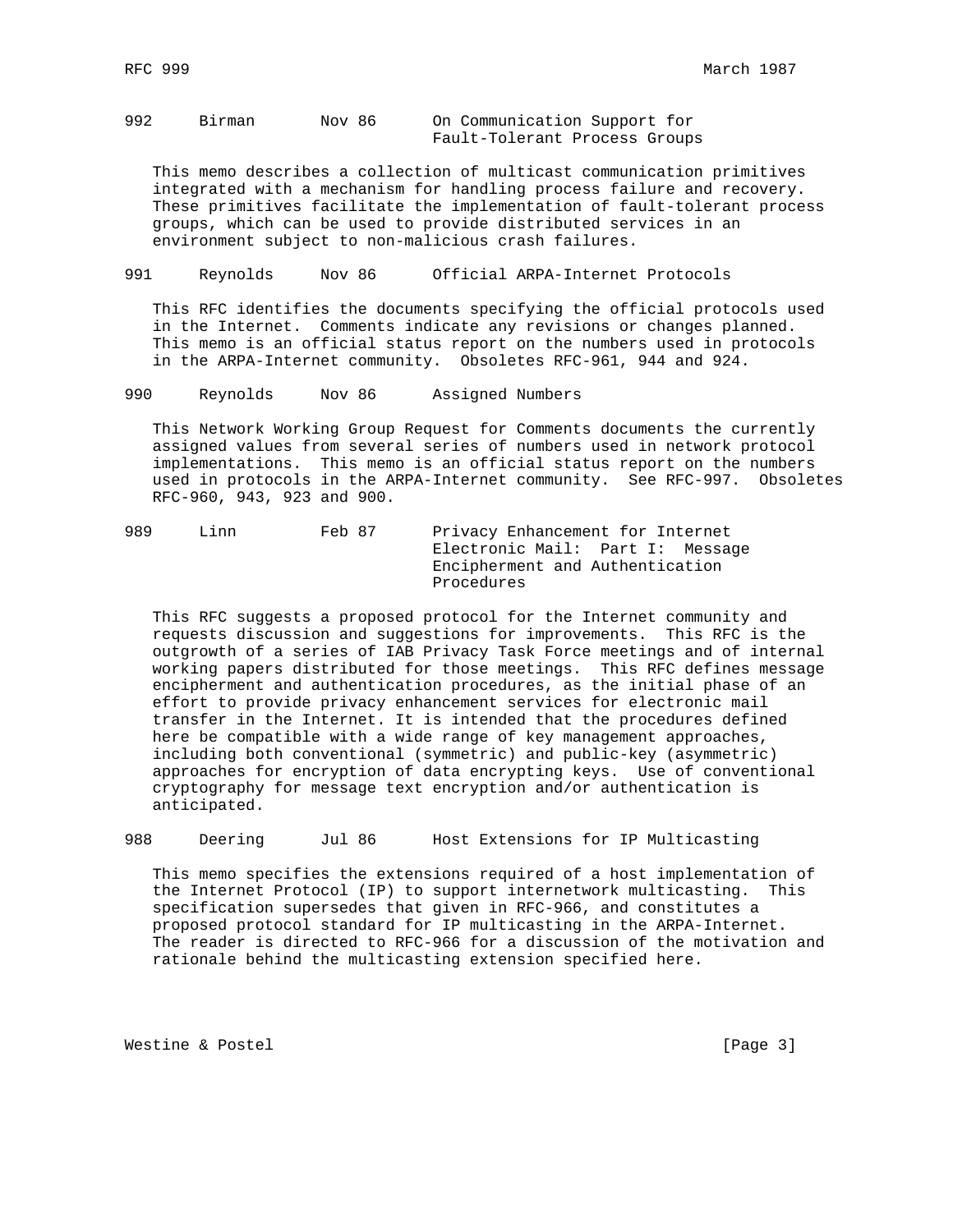987 Kille Jun 86 Mapping between X.400 and RFC-822

 The X.400 series protocols have been defined by CCITT to provide an Interpersonal Messaging Service (IPMS), making use of a store and forward Message Transfer Service. It is expected that this standard will be implemented very widely. This document describes a set of mappings which will enable interworking between systems operating the X.400 protocols and systems using RFC-822 mail protocol or protocols derived from RFC-822. This RFC suggests a proposed protocol for the ARPA-Internet community, and requests discussion and suggestions for improvements.

986 Callon Jun 86 Working Draft -- Guidelines for the Use of Internet-IP addressing in the ISO Connectionless-Mode Network Protocol

 This RFC suggests a method to allow the existing IP addressing, including the IP protocol field, to be used for the ISO Connectionless Network Protocol (CLNP). This is a draft solution to one of the problems inherent in the use of "ISO-grams" in the DOD Internet. Related issues will be discussed in subsequent RFCs. This RFC suggests a proposed protocol for the ARPA-Internet community, and requests discussion and suggestions for improvements.

985 Mills May 86 Requirements for Internet Gateways

 This RFC summarizes the requirements for gateways to be used on networks supporting the DARPA Internet protocols. While it applies specifically to National Science Foundation research programs, the requirements are stated in a general context and are believed applicable throughout the Internet community. The purpose of this document is to present guidance for vendors offering products that might be used or adapted for use in an Internet application. It enumerates the protocols required and gives references to RFCs and other documents describing the current specification.

### 984 Clark May 86 PCMAIL: A Distributed Mail System for Personal Computers

 This document is a preliminary discussion of the design of a personal-computer-based distributed mail system. Pcmail is a distributed mail system that provides mail service to an arbitrary number of users, each of which owns one or more personal computers (PCs). The system is divided into two halves. The first consists of a single entity called the "repository". The repository is a storage center for incoming mail. Mail for a Pcmail user can arrive externally from the Internet or internally from other repository users. The repository also maintains a stable copy of each user's mail state. The repository is therefore typically a computer with a large amount of disk storage. It is published for discussion and comment, and does not constitute a standard. As the proposal may change, implementation of this document is not advised. See RFC-993.

\0339Westine & Postel [Page 4]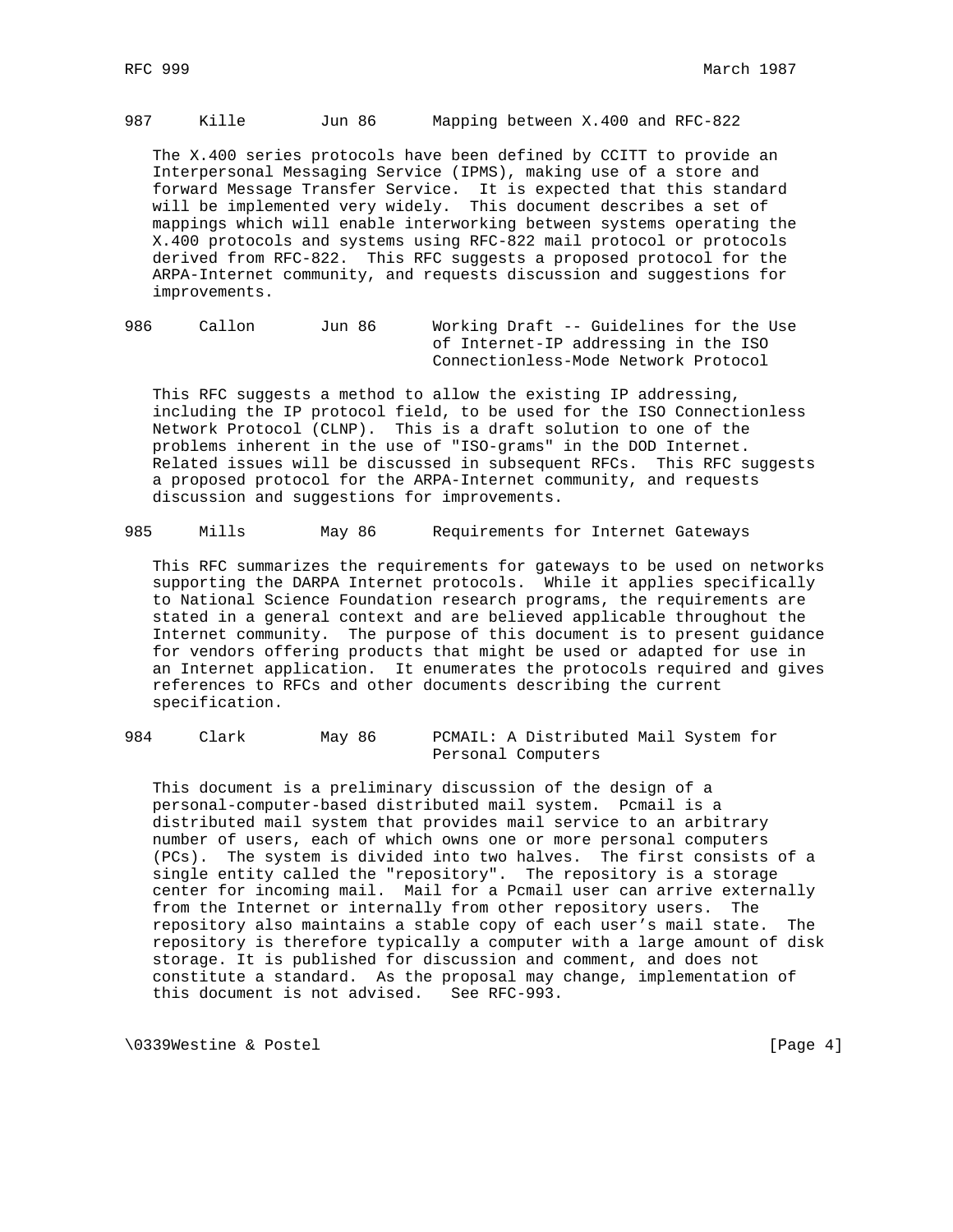983 Cass Apr 86 ISO Transport Services on Top of the **TCP** 

 This memo describes a proposed protocol standard for the ARPA Internet community. The CCITT and the ISO have defined various session, presentation, and application recommendations which have been adopted by the international community and numerous vendors. To the largest extent possible, it is desirable to offer these higher level services directly in the ARPA Internet, without disrupting existing facilities. This permits users to develop expertise with ISO and CCITT applications which previously were not available in the ARPA Internet. The intention is that hosts in the ARPA-Internet that choose to implement ISO TSAP services on top of the TCP be expected to adopt and implement this standard. Suggestions for improvement are encouraged.

982 ANSI Apr 86 Guidelines for the Specification of the Structure of the Domain Specific Part (DSP) of the ISO Standard NSAP Address

 This RFC is a draft working document of the ANSI "Guidelines for the Specification of the Structure of the Domain Specific Part (DSP) of the ISO Standard NSAP Address". It provides guidance to private address administration authorities on preferred formats and semantics for the Domain Specific Part (DSP) of an NSAP address. This RFC specifies the way in which the DSP may be constructed so as to facilitate efficient address assignment. This RFC is for informational purposes only and its distribution is unlimited and does not specify a standard of the ARPA-Internet.

981 Mills Mar 86 An Experimental Multiple-Path Routing Algorithm

 This document introduces wiretap algorithms, a class of experimental, multiple routing algorithms that compute quasi-optimum routes for stations sharing a packet-radio broadcast channel. The primary route (a minimum-distance path), and additional paths ordered by distance, which serve as alternate routes should the primary route fail, are computed. This prototype is presented as an example of a class of routing algorithms and data-base management techniques that may find wider application in the Internet community. Discussions and suggestions for improvements are welcomed.

980 Jacobsen Mar 86 Protocol Document Order Information

 This RFC indicates how to obtain various protocol documents used in the DARPA research community. Included is an overview of the new 1985 DDN Protocol Handbook and available sources for obtaining related documents (such as DOD, ISO, and CCITT).

\0339

\0339Westine & Postel in the contract of the contract of the contract of the contract of the contract of the contract of the contract of the contract of the contract of the contract of the contract of the contract of the c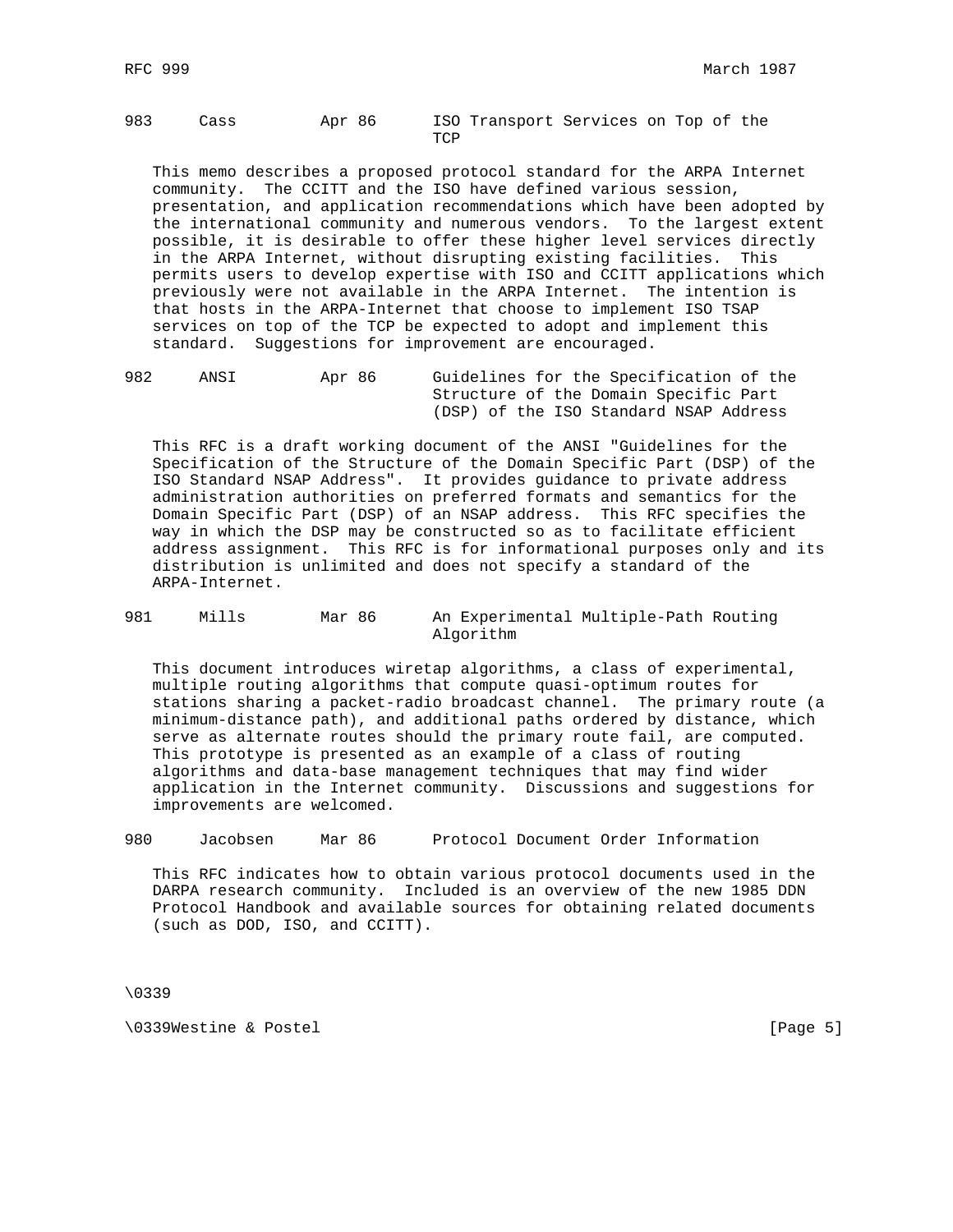# 979 Malis Mar 86 PSN End-to-End Functional Specification

 This memo is an updated version of BBN Report 5775, "End-to-End Functional Specification and describes important changes to the functionality of the interface between a Host and the PSN, and should be carefully reviewed by anyone involved in supporting a host on either the ARPANET or MILNET". The new End-to-End protocol (EE) is being developed in order to correct a number of deficiencies in the old EE, to improve its performance and overall throughput, and to better equip the Packet Switch Node (PSN, also known as the IMP) to support its current and anticipated host population.

978 Reynolds Feb 86 Voice File Interchange Protocol (VFIP)

 The purpose of the Voice File Interchange Protocol (VFIP) is to permit the interchange of various types of speech files between different systems in the ARPA-Internet community. Suggestions for improvement are encouraged.

977 Kantor Feb 86 Network News Transfer Protocol

 NNTP specifies a protocol for the distribution, inquiry, retrieval, and posting of news articles using a reliable stream-based transmission of news among the ARPA-Internet community. NNTP is designed so that news articles are stored in a central database allowing a subscriber to select only those items he wishes to read. Indexing, cross-referencing, and expiration of aged messages are also provided. This RFC suggests a proposed protocol for the ARPA-Internet community, and requests discussion and suggestions for improvements.

976 Horton Feb 86 UUCP Mail Interchange Format Standard

 This document defines the standard format for the transmission of mail messages between computers in the UUCP Project. It does not however, address the format for storage of messages on one machine, nor the lower level transport mechanisms used to get the date from one machine to the next. It represents a standard for conformance by hosts in the UUCP zone.

975 Mills Feb 86 Autonomous Confederations

 This RFC proposes enhancements to the Exterior Gateway Protocol (EGP) to support a simple, multiple-level routing capability while preserving the robustness features of the current EGP model. The enhancements generalize the concept of core system to include multiple communities of autonomous systems, called autonomous confederations. Discussion and suggestions for improvement are requested.

Westine & Postel and the contract of the contract of the contract of the contract of the contract of  $[Page 6]$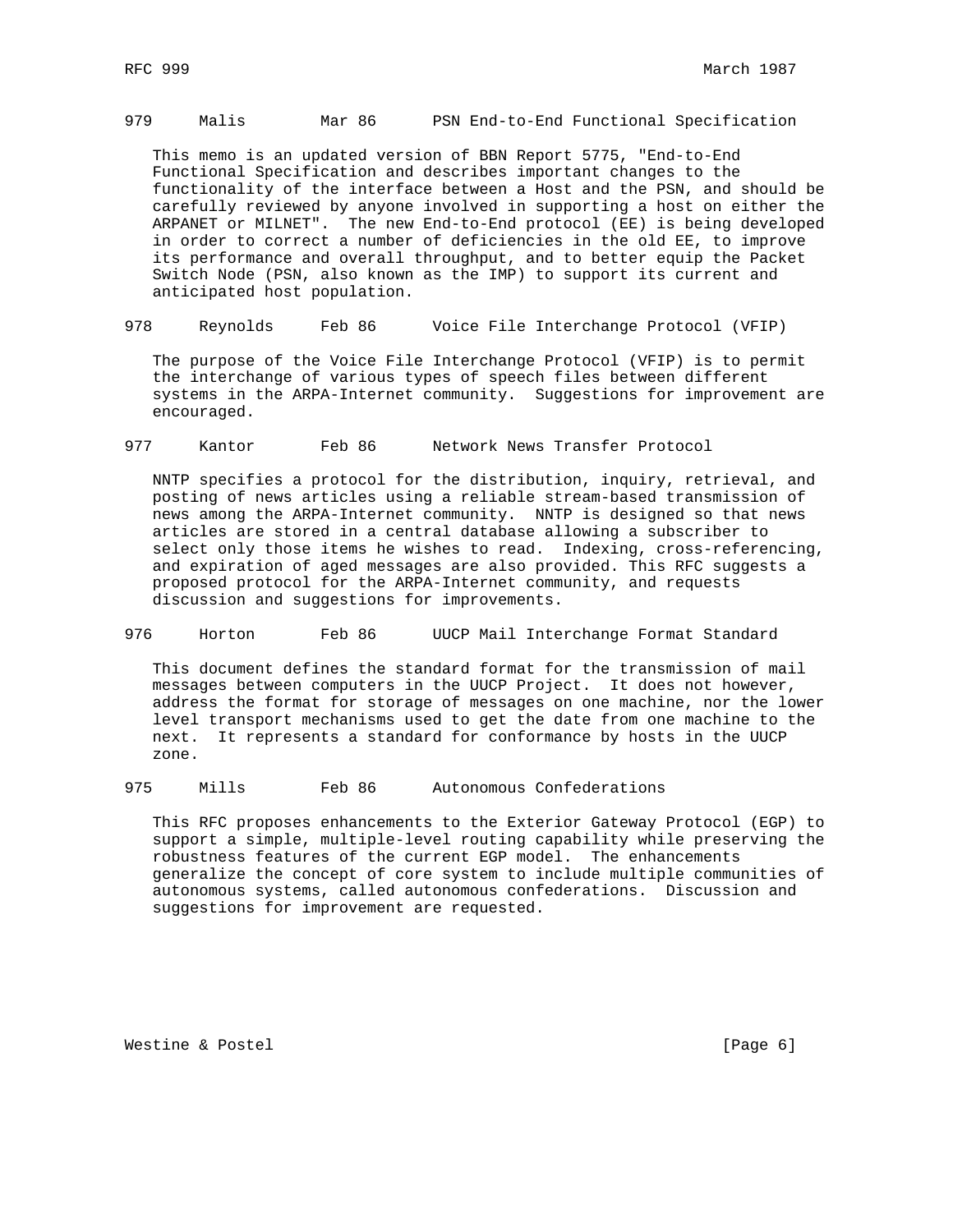974 Partridge Jan 86 Mail Routing and the Domain System

 This RFC presents a description of how mail systems on the Internet are expected to route messages based on information from the domain system. This involves a discussion of how mailers interpret MX RRs, which are used for message routing.

973 Mockapetris Jan 86 Domain System Changes and Observations

 This RFC documents updates to Domain Name System specifications RFC-882 and RFC-883, suggests some operational guidelines, and discusses some experiences and problem areas in the present system.

972 Wancho Jan 86 Password Generator Protocol

 This RFC specifies a standard for the ARPA Internet community. The Password Generator Service (PWDGEN) provides a set of six randomly generated eight-character "words" with a reasonable level of pronounceability, using a multi-level algorithm. Hosts on the ARPA Internet that choose to implement a password generator service are expected to adopt and implement this standard.

971 DeSchon Dec 85 A Survey of Data Representation Standards

 This RFC is a comparison of several data representation standards that are currently in use. The standards discussed are the CCITT X.409 recommendation, the NBS Computer Based Message System (CBMS) standard, DARPA Multimedia Mail system, the Courier remote procedure call protocol, and the SUN Remote Procedure Call package. No proposals in this document are intended as standards for the ARPA-Internet at this time. Rather, it is hoped that a general consensus will emerge as to the appropriate approach to a data representation standard, leading eventually to the adoption of an ARPA-Internet standard.

970 Nagle Dec 85 On Packet Switches With Infinite Storage

 The purpose of this RFC is to focus discussion on a particular problem in the ARPA-Internet and possible methods of solution. Most prior work on congestion in datagram systems focuses on buffer management. In this memo the case of a packet switch with infinite storage is considered. Such a packet switch can never run out of buffers. It can, however, still become congested. The meaning of congestion in an infinite-storage system is explored. An unexpected result is found that shows a datagram network with infinite storage, first-in-first-out queuing, at least two packet switches, and a finite packet lifetime will, under overload, drop all packets. By attacking the problem of congestion for the infinite-storage case, new solutions applicable to switches with finite storage may be found. No proposed solutions this document are intended as standards for the ARPA-Internet at this time.

Westine & Postel and the contract of the contract of the contract of the contract of  $[Page 7]$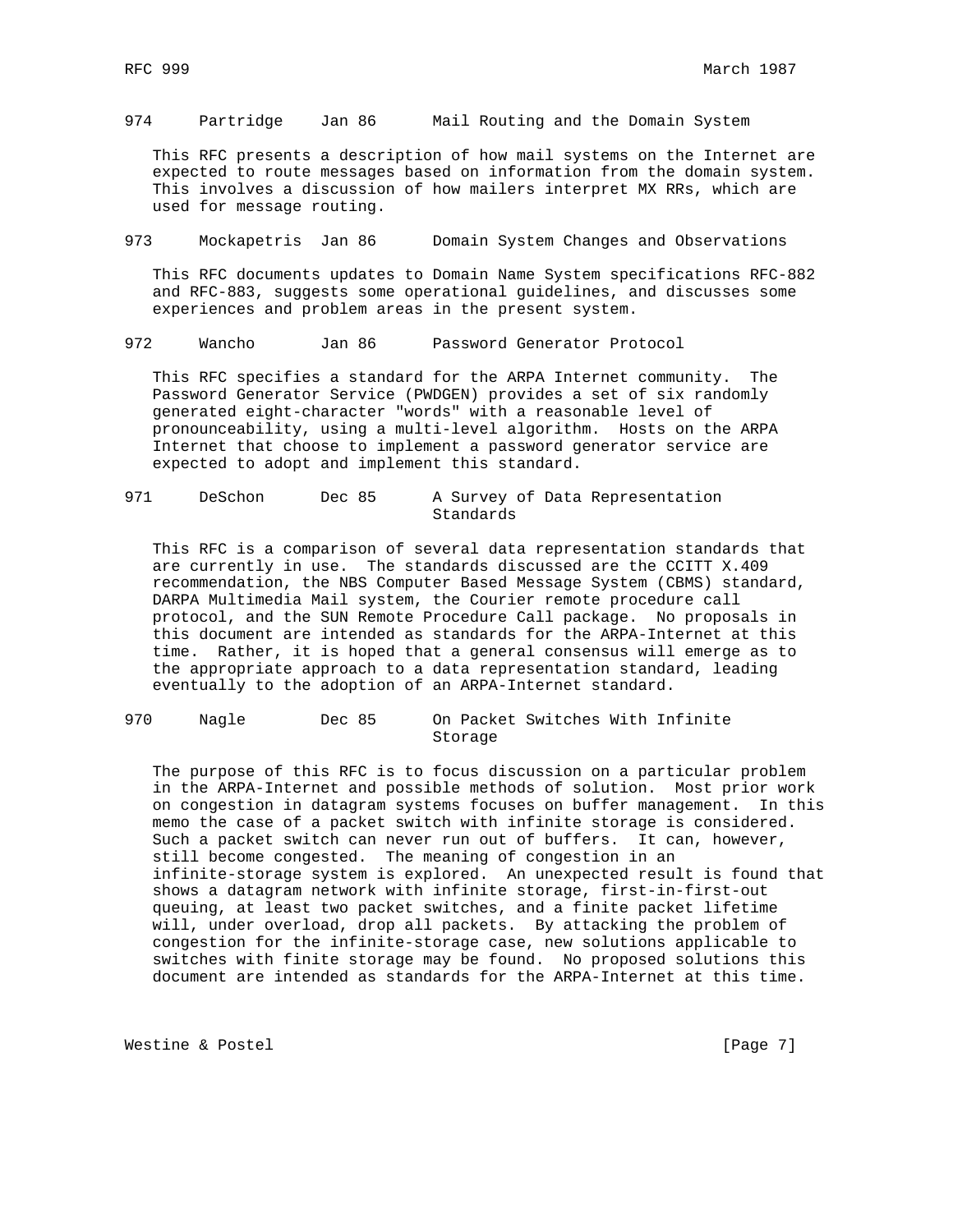## 969 Clark Dec 85 NETBLT: A Bulk Data Transfer Protocol

 This RFC suggests a proposed protocol for the ARPA-Internet community, and requests discussion and suggestions for improvements. This is a preliminary discussion of the Network Block Transfer (NETBLT) protocol. NETBLT is intended for the rapid transfer of a large quantity of data between computers. It provides a transfer that is reliable and flow controlled, and is structured to provide maximum throughput over a wide variety of networks. This description is published for discussion and comment, and does not constitute a standard. As the proposal may change, implementation of this document is not advised. See RFC-998.

968 Cerf Dec 85 'Twas the Night Before Start-up'

 This memo discusses problems that arise and debugging techniques used in bringing a new network into operation.

967 Padlipsky Dec 85 All Victims Together

 This RFC proposes a new set of RFCs on how the networking code is integrated with various operating systems. It appears that this topic has not received enough exposure in the literature. Comments and suggestions are encouraged.

966 Deering Dec 85 A Multicast Extension to the Internet Protocol

 This RFC defines a model of service for Internet multicasting and proposes an extension to the Internet Protocol (IP) to support such a multicast service. Discussion and suggestions for improvements are requested. See RFC-988.

965 Aguilar Dec 85 A Format for a Graphical Communication Protocol

 This RFC describes the requirements for a graphical format on which to base a graphical on-line communication protocol, and proposes an Interactive Graphical Communication Format using the GKSM session metafile. We hope this contribution will encourage the discussion of multimedia data exchange and the proposal of solutions.

964 Sidhu Nov 85 Some Problems with the Specification of the Military Standard Transmission Control Protocol

 The purpose of this RFC is to provide helpful information on the Military Standard Transmission Control Protocol (MIL-STD-1778) so that one can obtain a reliable implementation of this protocol standard. This note points out three errors with this specification. This note also proposes solutions to these problems.

Westine & Postel and the contract of the contract of the contract of the contract of the contract of the contract of the contract of the contract of the contract of the contract of the contract of the contract of the contr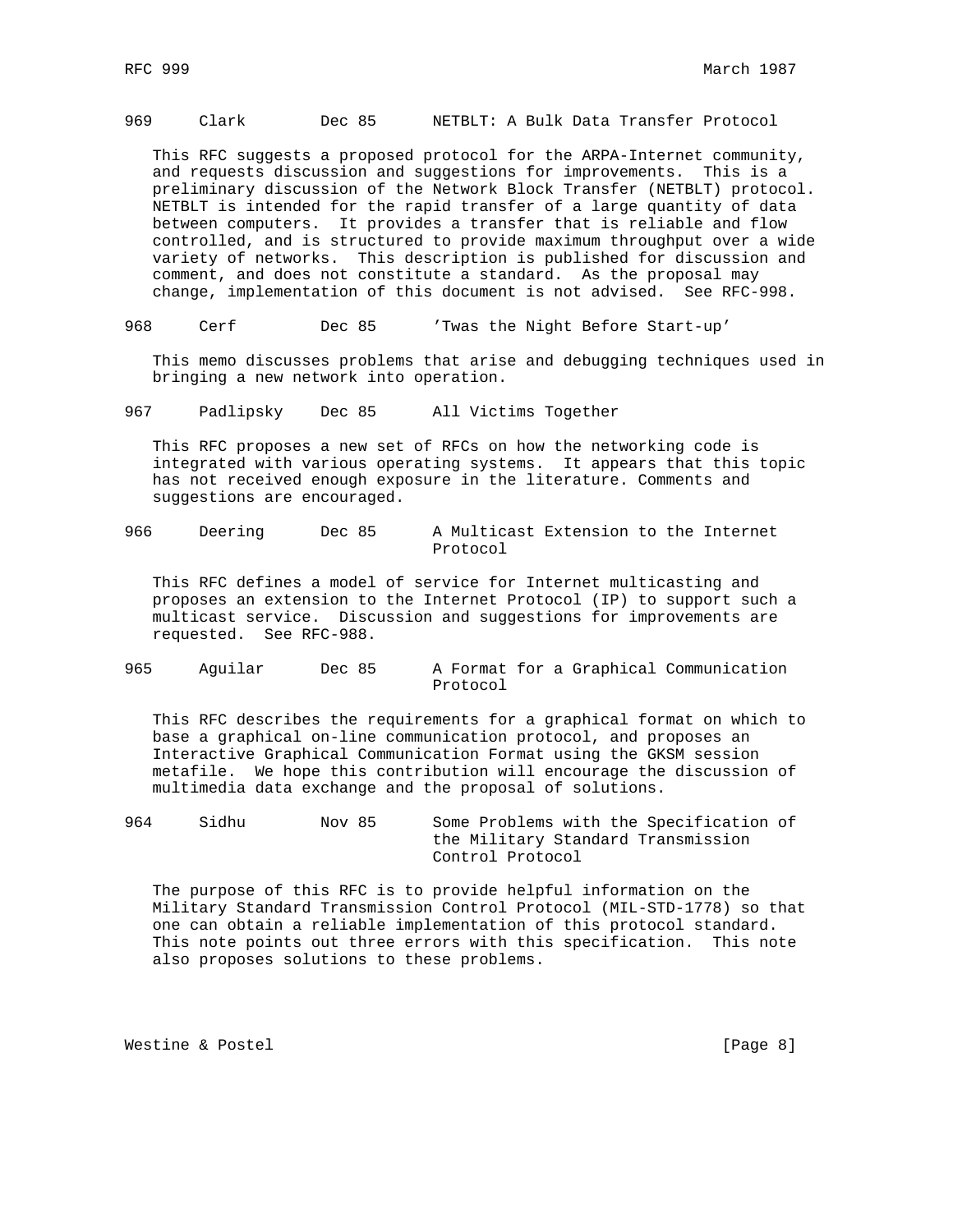963 Sidhu Nov 85 Some Problems with the Specification of the Military Standard Internet Protocol

 The purpose of this RFC is to provide helpful information on the Military Standard Internet Protocol (MIL-STD-1777) so that one can obtain a reliable implementation of this protocol. This paper points out several problems in this specification. This note also proposes solutions to these problems.

962 Padlipsky Nov 85 TCP-4 Prime

 This memo is in response to Bob Braden's call for a transaction oriented protocol (RFC-955), and continues the discussion of a possible transaction oriented transport protocol. This memo does not propose a standard.

961 Reynolds Dec 85 Official ARPA-Internet Protocols

 This memo identifies the documents specifying the official protocols used in the Internet, and comments on any revisions or changes planned. This edition of the Official Protocols updates and obsoletes RFC-944. This memo is an official status report on the protocols used in the ARPA-Internet community. See RFC-991.

960 Reynolds Dec 85 Assigned Numbers

 This memo documents the currently assigned values from several series of numbers used in network protocol implementations. This edition of Assigned Numbers updates and obsoletes RFC-943. This memo is an official status report on the numbers used in protocols in the ARPA-Internet community. See RFC-990 and 997.

959 Postel Oct 85 File Transfer Protocol (FTP)

 This memo is the official specification of the File Transfer Protocol (FTP) for the DARPA Internet community. The primary intent is to clarify and correct the documentation of the FTP specification, not to change the protocol. The following new optional commands are included in this edition of the specification: Change to Parent Directory (CDUP), Structure Mount (SMNT), Store Unique (STOU), Remove Directory (RMD), Make Directory (MKD), Print Directory (PWD), and System (SYST). Note that this specification is compatible with the previous edition.

958 Mills Sep 85 Network Time Protocol (NTP)

 This document describes the Network Time Protocol (NTP), a protocol for synchronizing a set of network clocks using a set of distributed clients and servers. NTP is built on the User Datagram Protocol (UDP), which provides a connectionless transport mechanism. It is evolved from the Time Protocol and the ICMP Timestamp message and is a suitable replacement for both. This RFC suggests a proposed protocol for the

Westine & Postel and the contract of the contract of the contract of the contract of  $[Page 9]$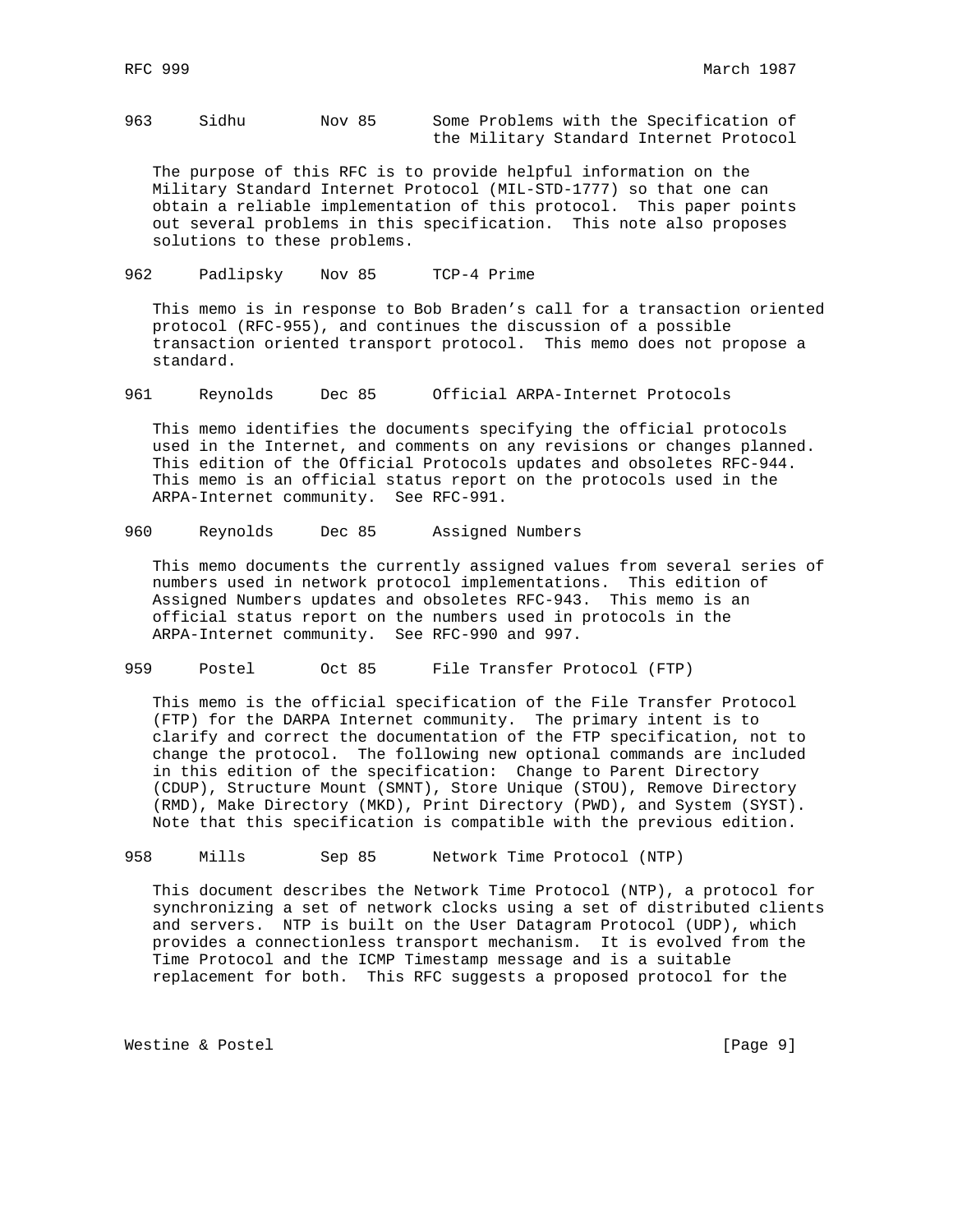ARPA-Internet community, and requests discussion and suggestions for improvements.

957 Mills Sep 85 Experiments in Network Clock Synchronization

 This RFC discusses some experiments in clock synchronization in the ARPA-Internet community, and requests discussion and suggestions for improvements. One of the services frequently neglected in computer network design is a high-quality, time-of-day clock capable of generating accurate timestamps with small errors compared to one-way network delays. Such a service would be useful for tracing the progress of complex transactions, synchronizing cached data bases, monitoring network performance and isolating problems. In this memo one such clock service design will be described and its performance assessed. This design has been incorporated as an integral part of the network routing and control protocols of the Distributed Computer Network (DCnet) architecture.

956 Mills Sep 85 Algorithms for Synchronizing Network Clocks

 This RFC discussed clock synchronization algorithms for the ARPA-Internet community, and requests discussion and suggestions for improvements. The recent interest within the Internet community in determining accurate time from a set of mutually suspicious network clocks has been prompted by several occasions in which errors were found in usually reliable, accurate clock servers after thunderstorms which disrupted their power supply. To these sources of error should be added those due to malfunctioning hardware, defective software and operator mistakes, as well as random errors in the mechanism used to set and synchronize clocks. This report suggests a stochastic model and algorithms for computing a good estimator from time-offset samples measured between clocks connected via network links. Included in this report are descriptions of certain experiments which give an indication of the effectiveness of the algorithms.

| 955 | Braden | Sep 85 | Towards a Transport Service for |                                     |
|-----|--------|--------|---------------------------------|-------------------------------------|
|     |        |        |                                 | Transaction Processing Applications |

 The DoD Internet protocol suite includes two alternative transport service protocols, TCP and UDP, which provide virtual circuit and datagram service, respectively. These two protocols represent points in the space of possible transport service attributes which are quite "far apart". We want to examine an important class of applications, those which perform what is often called "transaction processing". We will see that the communication needs for these applications fall into the gap "between" TCP and UDP -- neither protocol is very appropriate. This RFC is concerned with the possible design of one or more new protocols for the ARPA-Internet, to support kinds of applications which are not well supported at present. The RFC is intended to spur

Westine & Postel [Page 10]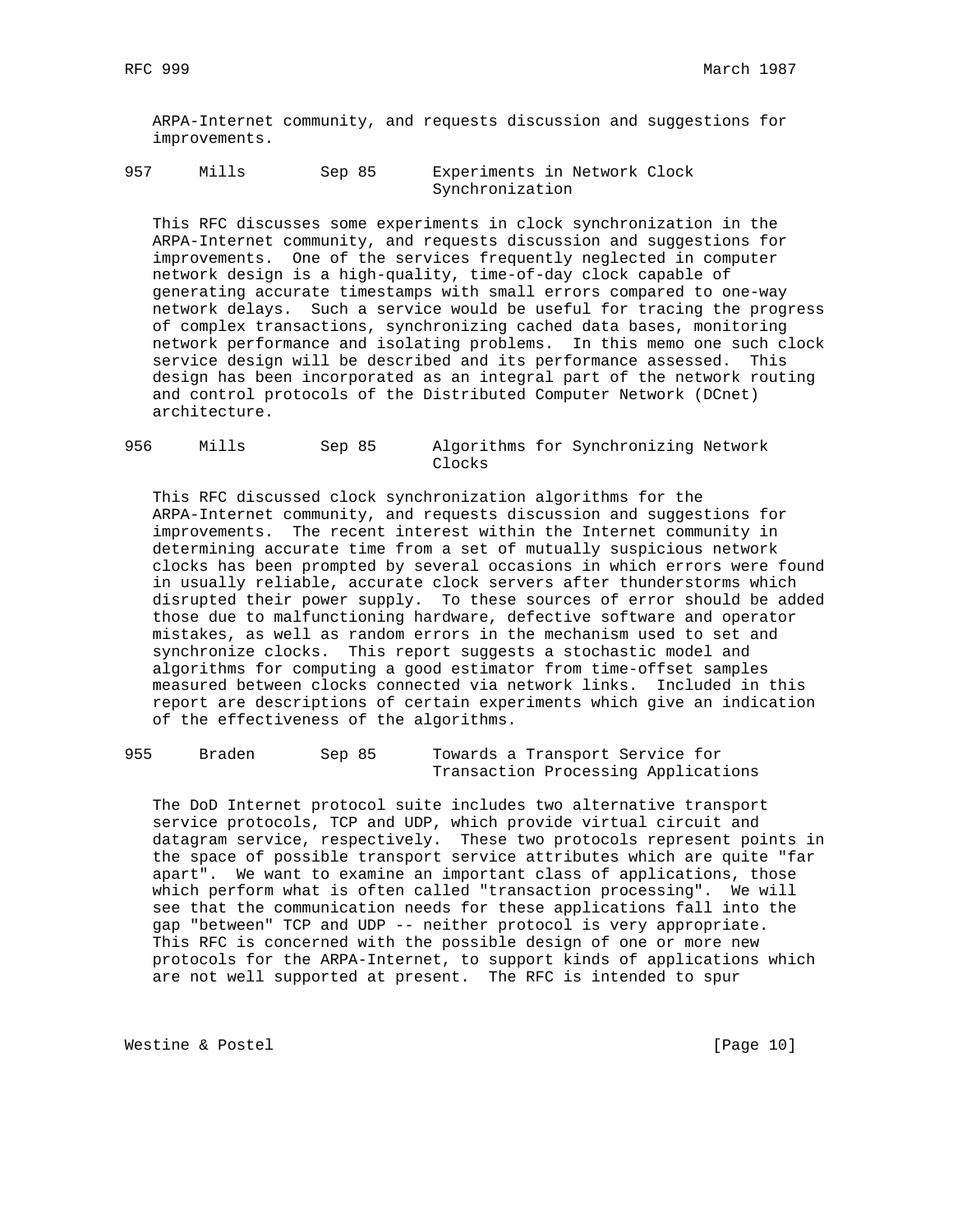discussion in the Internet research community towards the development of new protocols and/or concepts, in order to meet these unmet application requirements. It does not represent a standard, nor even a concrete protocol proposal.

954 Harrenstien Oct 85 NICNAME/WHOIS

 This RFC is the official specification of the NICNAME/WHOIS protocol. This memo describes the protocol and the service. This is an update of RFC-812.

953 Harrenstien Oct 85 Hostname Server

 This RFC is the official specification of the Hostname Server Protocol. This edition of the specification includes minor revisions to RFC-811 which brings it up to date.

952 Harrenstien Oct 85 DoD Internet Host Table Specification

 This RFC is the official specification of the format of the Internet Host Table. This edition of the specification includes minor revisions to RFC-810 which brings it up to date.

951 Croft Sep 85 Bootstrap Protocol (BOOTP)

 This RFC describes an IP/UDP bootstrap protocol (BOOTP) which allows a diskless client machine to discover its own IP address, the address of a server host, and the name of a file to be loaded into memory and executed. The bootstrap operation can be thought of as consisting of TWO PHASES. This RFC describes the first phase, which could be labeled 'address determination and bootfile selection'. After this address and filename information is obtained, control passes to the second phase of the bootstrap where a file transfer occurs. The file transfer will typically use the TFTP protocol, since it is intended that both phases reside in PROM on the client. However BOOTP could also work with other protocols such as SFTP or FTP. This RFC suggests a proposed protocol for the ARPA-Internet community, and requests discussion and suggestions for improvements.

950 Mogul Aug 85 Internet Standard Subnetting Procedure

 This memo discusses the utility of "subnets" of Internet networks, which are logically visible sub-sections of a single Internet network. For administrative or technical reasons, many organizations have chosen to divide one Internet network into several subnets, instead of acquiring a set of Internet network numbers. This memo specifies procedures for the use of subnets. These procedures are for hosts (e.g., workstations). The procedures used in and between subnet gateways are not fully described. Important motivation and background information for a subnetting standard is provided in RFC-940. This RFC specifies a protocol for the ARPA-Internet community. If subnetting is implemented it is strongly recommended that these procedures be followed.

\0339Westine & Postel [Page 11]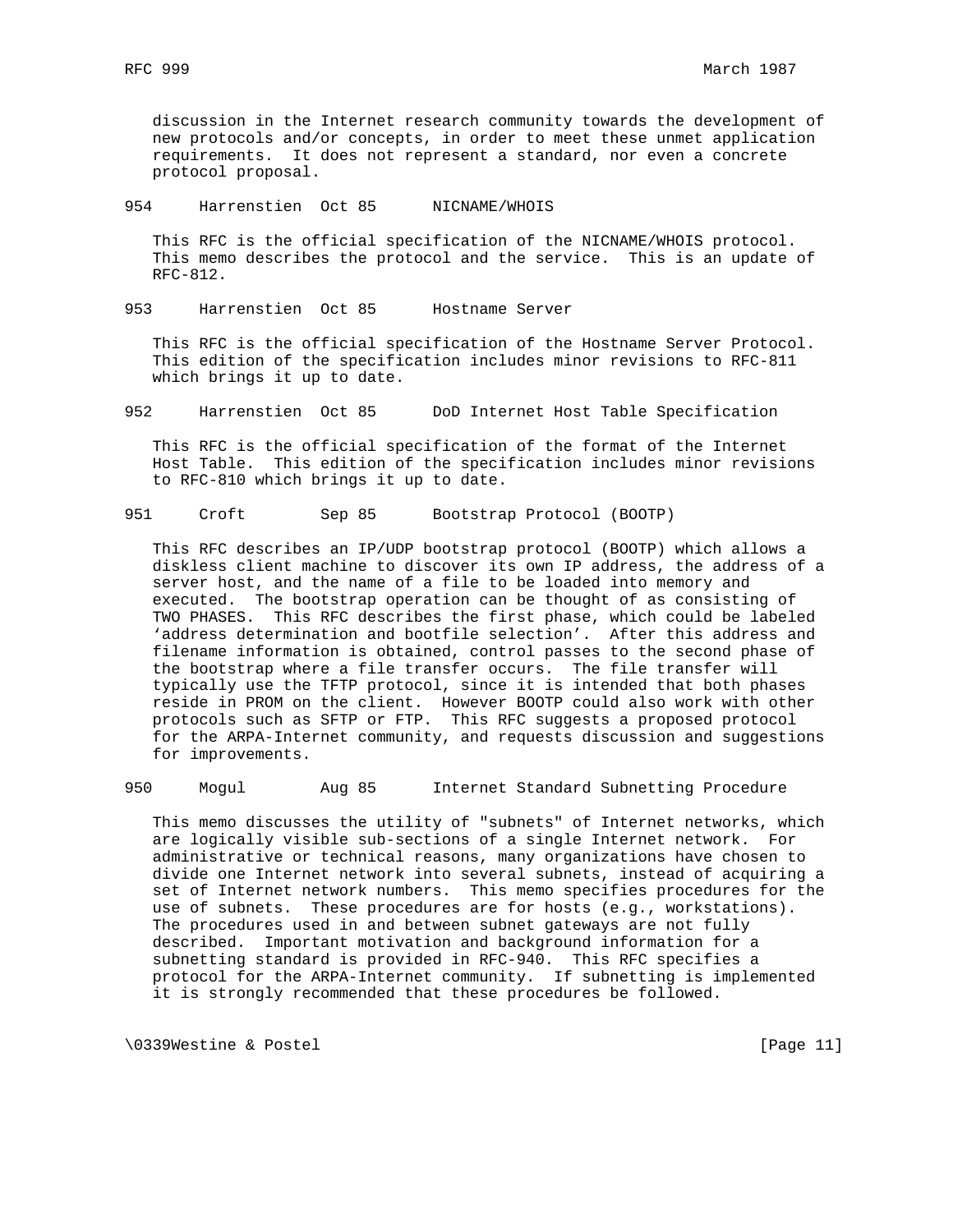949 Padlipsky Jul 85 FTP Unique-Named Store Command

 There are various contexts in which it would be desirable to have an FTP command that had the effect of the present STOR but rather than requiring the sender to specify a file name istead caused the resultant file to have a unique name relative to the current directory. This RFC proposes an extension to the File Transfer Protocol for the ARPA-Internet community, and requests discussion and suggestions for improvements. See RFC-959.

948 Winston Jun 85 Two Methods for the Transmission of IP Datagrams Over IEEE 802.3 Networks

 This RFC describes two methods of encapsulating Internet Protocol (IP) datagrams on an IEEE 802.3 network. This RFC suggests a proposed protocol for the ARPA-Internet community, and requests discussion and suggestions for improvements.

947 Lebowitz Jun 85 Multi-Network Broadcasting Within the Internet

 This RFC describes the extension of a network's broadcast domain to include more than one physical network through the use of a broadcast packet repeater.

946 Nedved May 85 Telnet Terminal Location Number Option

 Many systems provide a mechanism for finding out where a user is logged in from usually including information about telephone extension and office occupants names. The information is useful for physically locating people and/or calling them on the phone. In 1982 CMU designed and implemented a terminal location database and modified existing network software to handle a 64-bit number called the Terminal Location Number (or TTYLOC). It now seems appropriate to incorporate this mechanism into the TCP-based network protocol family. The mechanism is not viewed as a replacement for the Terminal Location Telnet Option (SEND-LOCATION) but as a shorthand mechansim for communicating terminal location information between hosts in a localized community. This RFC proposes a new option for Telnet for the ARPA-Internet community, and requests discussion and suggestions for improvements.

945 Postel May 85 A DoD Statement on the NRC Report

 In May 1983 the National Research Council (NRC) was asked jointly by DoD and NBS to study the issues and recommend a course of action. The final report of the NRC committee was published in February 1985 (see RFC-942). The enclosed letter is from Donald C. Latham (ASDC3I) to DCA transmitting the NRC report and requesting specific actions relative to the recommendations of the report. This RFC reproduces a letter from the Assistant Secretary of Defense for Command, Control, Communications, and Intelligence (ASDC3I) to the Director of the Defense Communications Agency (DCA). This letter is distributed for information only.

\0339Westine & Postel [Page 12]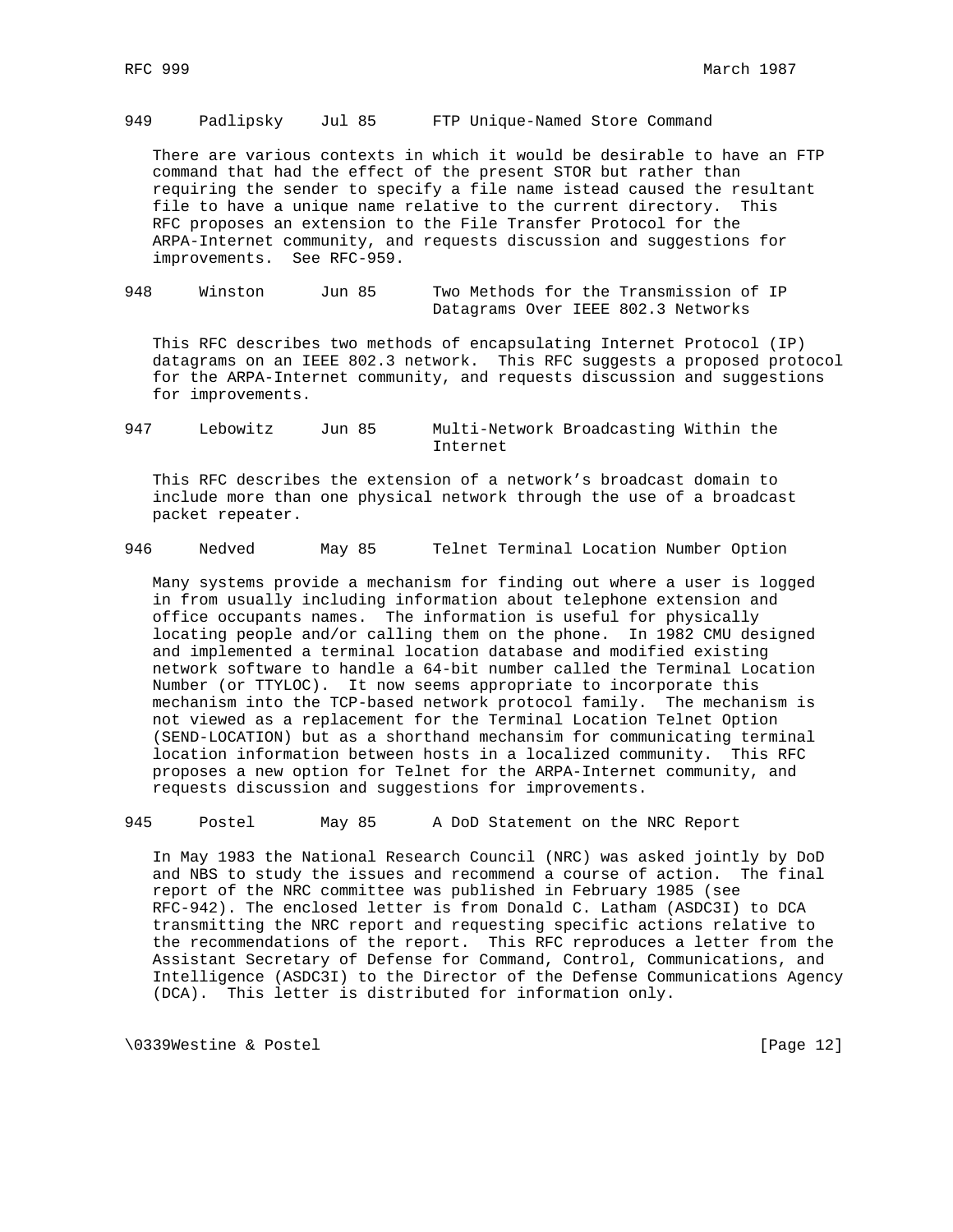### 944 Reynolds Apr 85 Official ARPA-Internet Protocols

 This RFC identifies the documents specifying the official protocols used in the Internet. This edition of Official ARPA-Internet Protocols obsoletes RFC-924 and earlier editions. This RFC will be updated periodically, and current information can be obtained from Joyce Reynolds. This memo is an official status report on the protocols used in the ARPA-Internet community. See RFC-991.

## 943 Reynolds Apr 85 Assigned Network Numbers

 This Network Working Group Request for Comments documents the currently assigned values from several series of numbers used in network protocol implementations. This RFC will be updated periodically, and in any case current information can be obtained from Joyce Reynolds. The assignment of numbers is also handled by Joyce. If you are developing a protocol or application that will require the use of a link, socket, port, protocol, network number, etc., please contact Joyce to receive a number assignment. This memo is an official status report on the numbers used in protocols in the ARPA-Internet community. See RFC-990 and 997.

#### 942 NRC Feb 85 Transport Protocols for Department of Defense Data Networks

 This RFC reproduces the National Research Council report resulting from a study of the DoD Internet Protocol (IP) and Transmission Control Protocol (TCP) in comparison with the ISO Internet Protocol (ISO-IP) and Transport Protocol level 4 (TP-4).

## 941 ISO Apr 85 Addendum to the Network Service Definition Covering Network Layer Addressing

 This Addendum to the Network Service Definition Standard, ISO 8348, defines the abstract syntax and semantics of the Network Address (Network Service Access Point Address). The Network Address defined in this Addendum is the address that appears in the primitives of the connection-mode Network Service as the calling address, called address, and responding address parameters, and in the primitives of the connectionless-mode Network Service as the source address and destination address parameters. This document is distributed as an RFC for information only. It does not specify a standard for the ARPA-Internet.

\0339

\0339Westine & Postel [Page 13]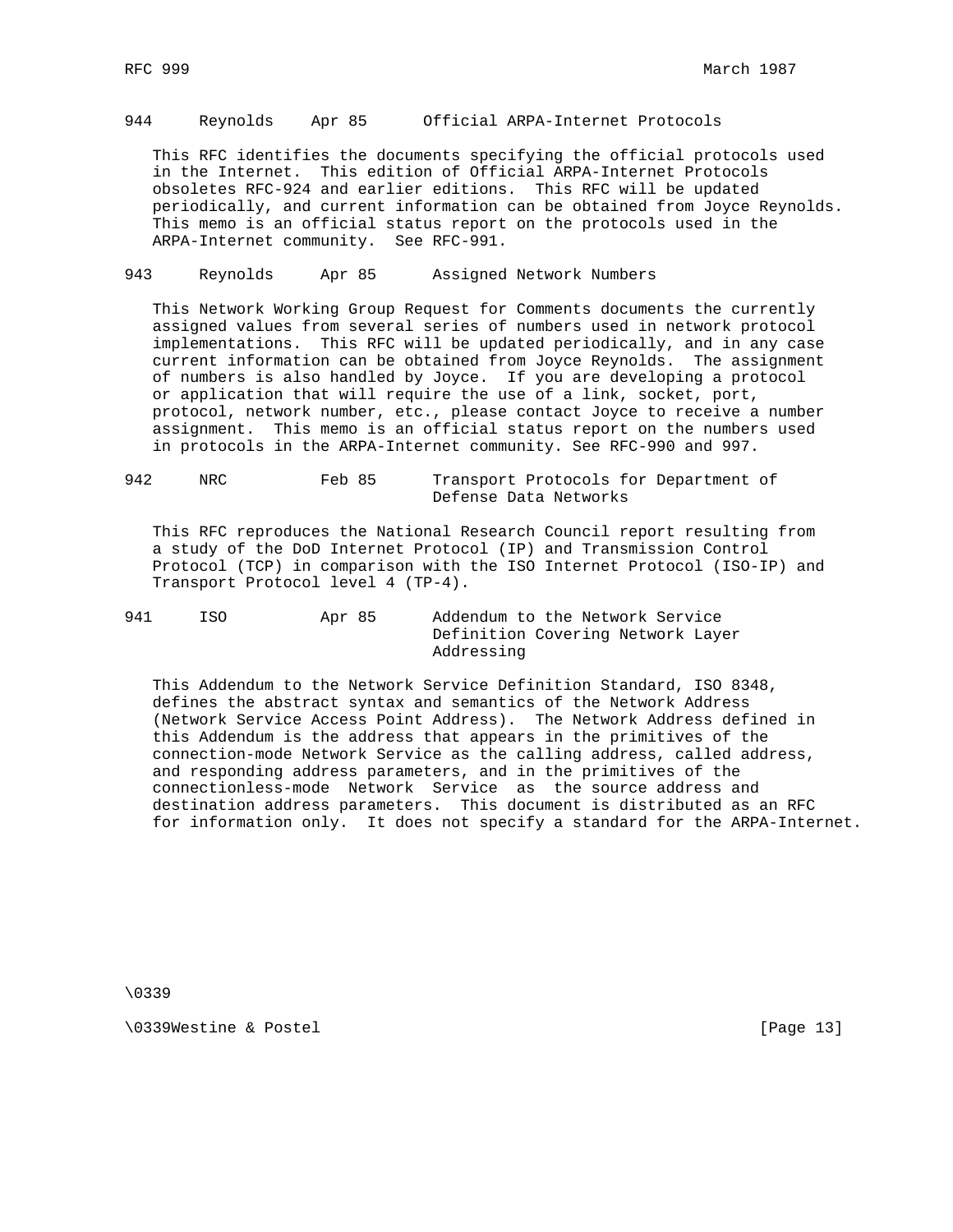## 940 GADS Apr 85 Toward an Internet Standard Scheme for Subnetting

 Several sites now contain a complex of local links connected to the Internet via a gateway. The details of the internal connectivity are of little interest to the rest of the Internet. One way of organizing these local complexes of links is to use the same strategy as the Internet uses to organize networks, that is, to declare each link to be an entity (like a network) and to interconnect the links with devices that perform routing functions (like gateways). This general scheme is called subnetting, the individual links are called subnets, and the connecting devices are called subgateways (or bridges, or gateways). This RFC discusses standardizing the protocol used in subnetted environments in the ARPA-Internet.

939 NRC Feb 85 Executive Summary of the NRC Report on Transport Protocols for Department of Defense Data Networks

 This RFC reproduces the material from the "front pages" of the National Research Council report resulting from a study of the DOD Internet Protocol (IP) and Transmission Control Protocol (TCP) in comparison with the ISO Internet Protocol (ISO-IP) and Transport Protocol level 4 (TP-4). The point of this RFC is to make the text of the Executive Summary widely available in a timely way. The order of presentation has been altered, and the pagination changed. This RFC is distributed for information only. This RFC does not establish any policy for the DARPA research community or the DDN operational community.

### 938 Miller Feb 85 Internet Reliable Transaction Protocol Functional and Interface Specification

 This RFC is being distributed to members of the DARPA research community in order to solicit their reactions to the proposals contained in it. While the issues discussed may not be directly relevant to the research problems of the DARPA community, they may be interesting to a number of researchers and implementors. This RFC suggests a proposed protocol for the ARPA-Internet community, and requests discussion and suggestions for improvements.

937 Reynolds Feb 85 Post Office Protocol - Version 2

 This RFC suggests a simple method for workstations to dynamically access mail from a mailbox server. This RFC specifies a proposed protocol for the ARPA-Internet community, and requests discussion and suggestions for improvement. This memo is a revision of RFC-918.

Westine & Postel [Page 14]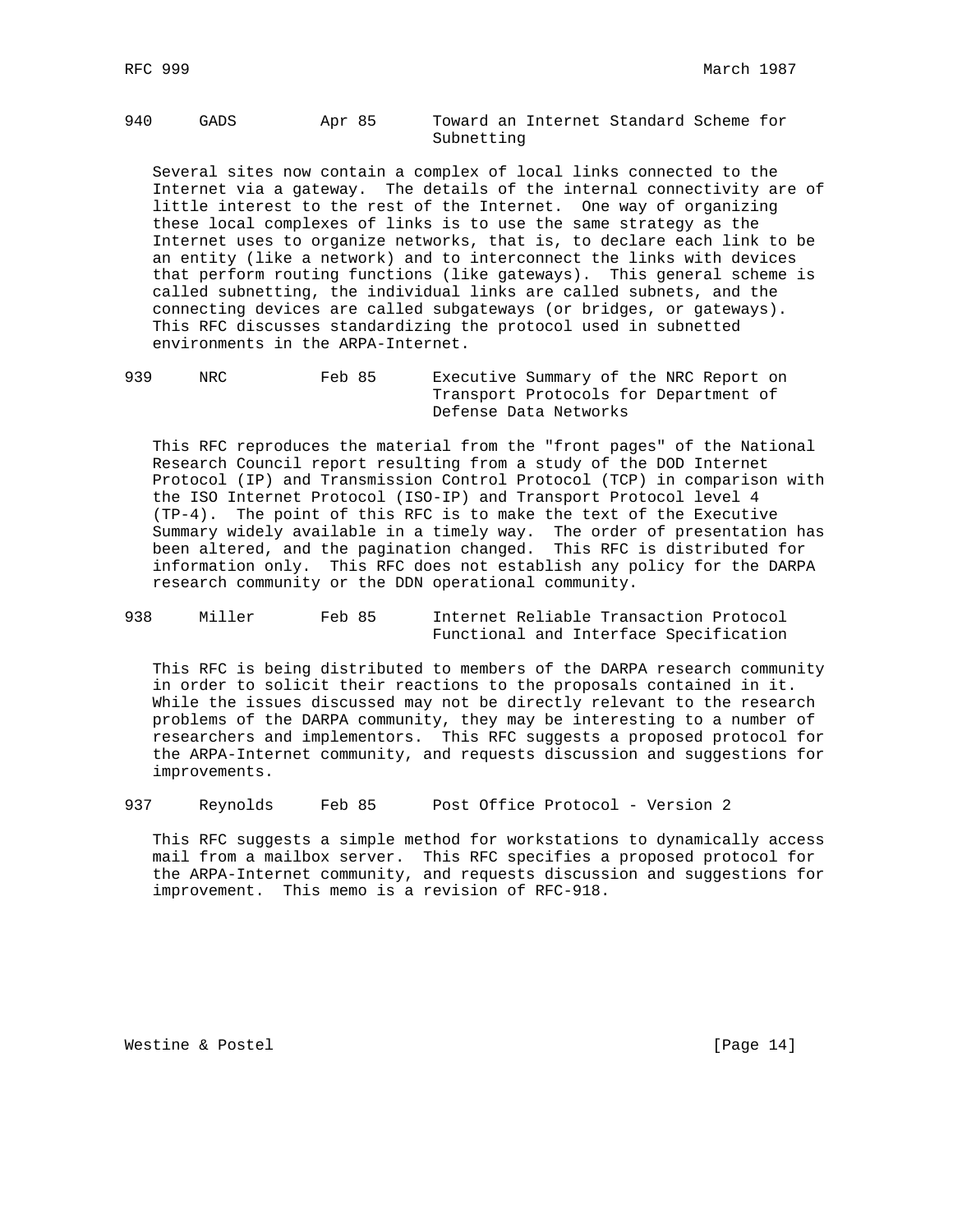## 936 Karels Feb 85 Another Internet Subnet Addressing Scheme

 There have been several proposals for schemes to allow the use of a single Internet network number to refer to a collection of physical networks under common administration which are reachable from the rest of the Internet by a common route. Such schemes allow a simplified view of an otherwise complicated topology from hosts and gateways outside of this collection. They allow the complexity of the number and type of these networks, and routing to them, to be localized. Additions and changes in configuration thus cause no detectable change, and no interruption of service, due to slow propagation of routing and other information outside of the local environment. These schemes also simplify the administration of the network, as changes do not require allocation of new network numbers for each new cable installed. This proposal discusses an alternative scheme, one that has been in use at the University of California, Berkeley since April 1984. This RFC suggests a proposed protocol for the ARPA-Internet community, and requests discussion and suggestions for improvements.

#### 935 Robinson Jan 85 Reliable Link Layer Protocols

 This RFC discusses protocols proposed recently in RFCs 914 and 916, and suggests a proposed protocol that could meet the same needs addressed in those memos. The stated need is reliable communication between two programs over a full-duplex, point-to-point communication link, and in particular the RFCs address the need for such communication over an asynchronous link at relatively low speeds. The suggested protocol uses the methods of existing national and international data link layer standards. This RFC suggests a proposed protocol for the ARPA-Internet community, and requests discussion and suggestions for improvements.

#### 934 Rose Jan 85 Proposed Standard for Message Encapsulation

 This memo concerns itself with message forwarding. Forwarding can be thought of as encapsulating one or more messages inside another. Although this is useful for transfer of past correspondence to new recipients, without a decapsulation process (which this memo terms "bursting"), the forwarded messages are of little use to the recipients because they can not be distributed, forwarded, replied-to, or otherwise processed as separate individual messages. In order to burst a message it is necessary to know how the component messages were encapsulated in the draft. At present there is no unambiguous standard for interest group digests. This RFC proposes a proposed protocol for the ARPA-Internet community, and requests discussion and suggestions for improvements.

Westine & Postel [Page 15]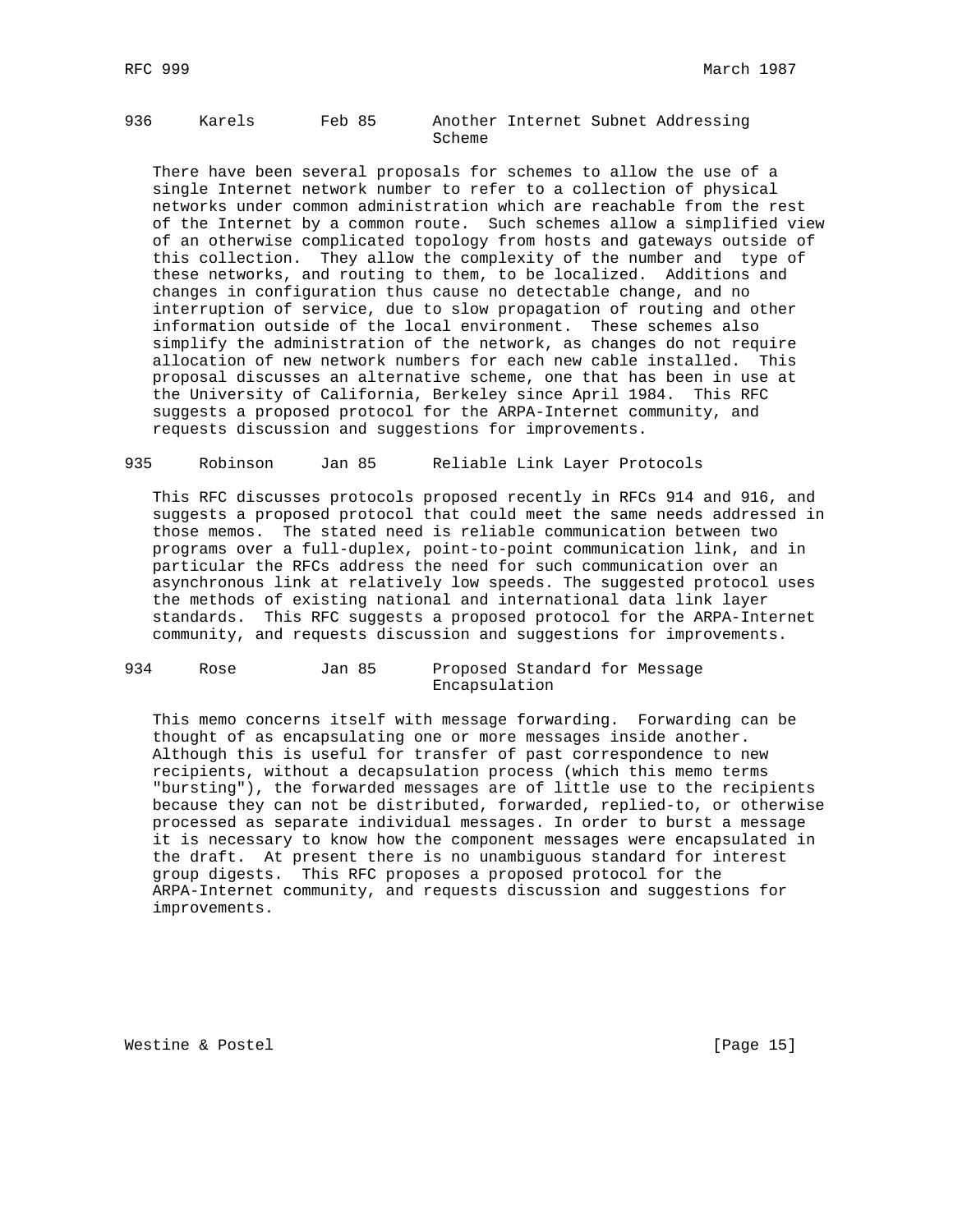933 Silverman Jan 85 Output Marking Telnet Option

 This proposed option would allow a Server-Telnet to send a banner to a User-Telnet so that this banner would be displayed on the workstation screen independently of the application software running in the Server-Telnet.

932 Clark Jan 85 A Subnetwork Addressing Scheme

 This RFC proposes an alternative addressing scheme for subnets which, in most cases, requires no modification to host software whatsoever. The drawbacks of this scheme are that the total number of subnets in any one network are limited, and that modification is required to all gateways.

931 StJohns Jan 85 Authentication Server

 This RFC suggests a proposed protocol for the ARPA-Internet community, and requests discussion and suggestions for improvements. This is the second draft of this proposal (superseding RFC-912) and incorporates a more formal description of the syntax for the request and response dialog, as well as a change to specify the type of user identification returned.

930 Solomon Jan 85 Telnet Terminal Type Option

 This RFC specifies a standard for the ARPA Internet community. Hosts on the ARPA Internet that exchange terminal type information within the Telnet protocol are expected to adopt and implement this standard. This standard supersedes RFC-884. The only change is to specify that the TERMINAL-TYPE IS sub-negotiation should be sent only in response to the TERMINAL-TYPE SEND sub-negotiation.

929 Lilienkamp Dec 84 Proposed Host-Front End Protocol

 The Host-Front End Protocol introduced in RFC-928 is described in detail in this memo. The first order of business is to declare that THIS IS A PROPOSAL, NOT A FINAL STANDARD, and the second order of business is to request that any readers of these documents who are able to do test implementations (a) do so and (b) coordinate their efforts with the author. This RFC suggests a proposed protocol for the ARPA-Internet community, and requests discussion and suggestions for improvements.

928 Padlipsky Dec 84 Introduction to Proposed DOD Standard H-FP

 The broad outline of the Host-Front End Protocol introduced here and described in RFC-929 is the result of the deliberations of a number of experienced H-FP designers, who sat as a committee of the DoD Protocol Standards Technical Panel. It is the intent of the designers that the protocol be subjected to multiple test implementations and probable iteration before being agreed upon as any sort of "standard".

Westine & Postel [Page 16]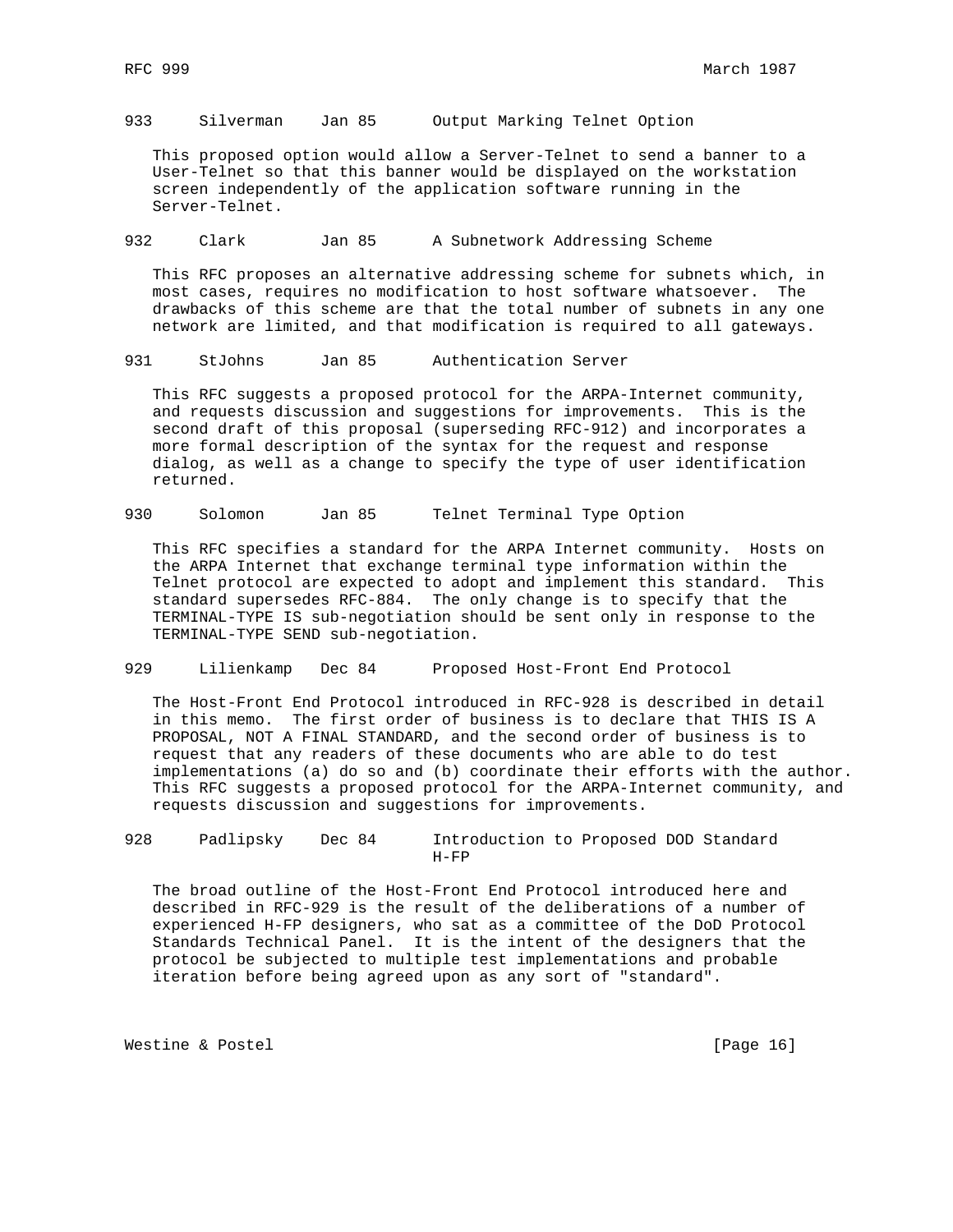Therefore, the first order of business is to declare that THIS IS A PROPOSAL, NOT A FINAL STANDARD, and the second order of business is to request that any readers of these documents who are able to do test implementations (a) do so and (b) coordinate their efforts with the author. This RFC suggests a proposed protocol for the ARPA-Internet community, and requests discussion and suggestions for improvements.

#### 927 Anderson Dec 84 TACACS User Identification Telnet Option

 The following is the description of a TELNET option designed to facilitate double login avoidance. It is intended primarily for TAC connections to target hosts on behalf of TAC users, but it can be used between any two consenting hosts. For example, all hosts at one site (e.g., BBN) can use this option to avoid double login when TELNETing to one another. This RFC suggests a proposed protocol for the ARPA-Internet community, and requests discussion and suggestions for improvements.

926 ISO Dec 84 Protocol for Providing the Connectionless-Mode Network Services

 This note is the draft ISO protocol roughly similar to the DOD Internet Protocol. This document has been prepared by retyping the text of ISO DIS 8473 of May 1984, which is currently undergoing voting within ISO as a Draft International Standard (DIS). This document is distributred as an RFC for information only. It does not specify a standard for the ARPA-Internet.

## 925 Postel Oct 84 Multi-LAN Address Resolution

 The problem of treating a set of local area networks (LANs) as one Internet network has generated some interest and concern. It is inappropriate to give each LAN within an site a distinct Internet network number. It is desirable to hide the details of the interconnections between the LANs within an site from people, gateways, and hosts outside the site. The question arises on how to best do this, and even how to do it at all. In RFC-917 Jeffery Mogul makes a case for the use of "explicit subnets" in a multi-LAN environment. The explicit subnet scheme is a call to recursively apply the mechanisms the Internet uses to manage networks to the problem of managing LANs within one network. In this note I urge another approach: the use of "transparent subnets" supported by a multi-LAN extension of the Address Resolution Protocol. This RFC suggests a proposed protocol for the ARPA-Internet community, and requests discussion and suggestions for improvements.

924 Reynolds Oct 84 Official ARPA-Internet Protocols

 This RFC identifies the documents specifying the official protocols used in the Internet. This edition of Official ARPA-Internet Protocols obsoletes RFC-900 and earlier editions. This memo is an official status report on the protocols used in the ARPA-Internet community. See RFC-991.

Westine & Postel [Page 17]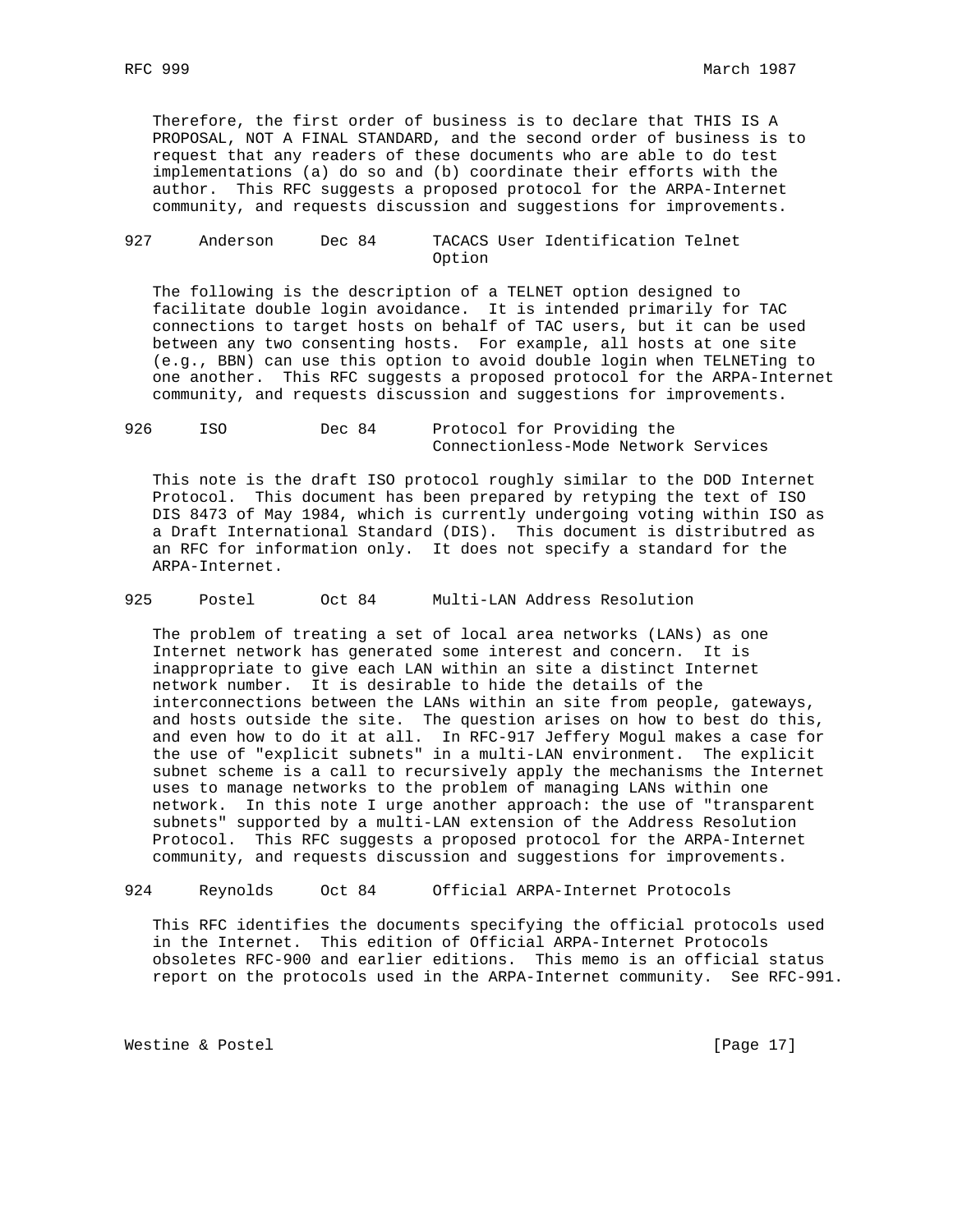923 Reynolds Oct 84 Assigned Numbers

 This RFC documents the currently assigned values from several series of numbers used in network protocol implementations. This edition of Assigned Numbers obsoletes RFC-900 and earlier editions. This memo is an official status report on the numbers used in protocols in the ARPA-Internet community. See RFC-990, and 997.

922 Mogul Oct 84 Broadcasting Internet Datagrams in the Presence of Subnets

 We propose simple rules for broadcasting Internet datagrams on local networks that support broadcast, for addressing broadcasts, and for how gateways should handle them. This RFC suggests a proposed protocol for the ARPA-Internet community, and requests discussion and suggestions for improvements.

921 Postel Oct 84 Domain Name System Implementation Schedule - Revised

 This memo is a policy statement on the implementation of the Domain Style Naming System in the Internet. This memo is an update of RFC-881, and RFC-897. This is an official policy statement of the IAB and the DARPA. The intent of this memo is to detail the schedule for the implementation for the Domain Style Naming System. The explanation of how this system works is to be found in the references.

920 Postel Oct 84 Domain Requirements

 This memo states the requirements on establishing a Domain, and introduces the limited set of top level domains. This memo is a policy statement on the requirements of establishing a new domain in the ARPA-Internet and the DARPA research community. This is an official policy statement of the IAB and the DARPA.

919 Mogul Oct 84 Broadcasting Internet Datagrams

 This RFC proposes simple rules for broadcasting Internet datagrams on local networks that support broadcast, for addressing broadcasts, and for how gateways should handle them. This RFC suggests a proposed protocol for the ARPA-Internet community, and requests discussion and suggestions for improvements.

918 Reynolds Oct 84 Post Office Protocol (POP)

 This RFC suggests a simple method for workstations to dynamically access mail from a mailbox server. The intent of the Post Office Protocol (POP) is to allow a user's workstation to access mail from a mailbox server. It is expected that mail will be posted from the workstation to the mailbox server via the Simple Mail Transfer Protocol (SMTP). This RFC specifies a proposed protocol for the ARPA-Internet community, and

Westine & Postel [Page 18]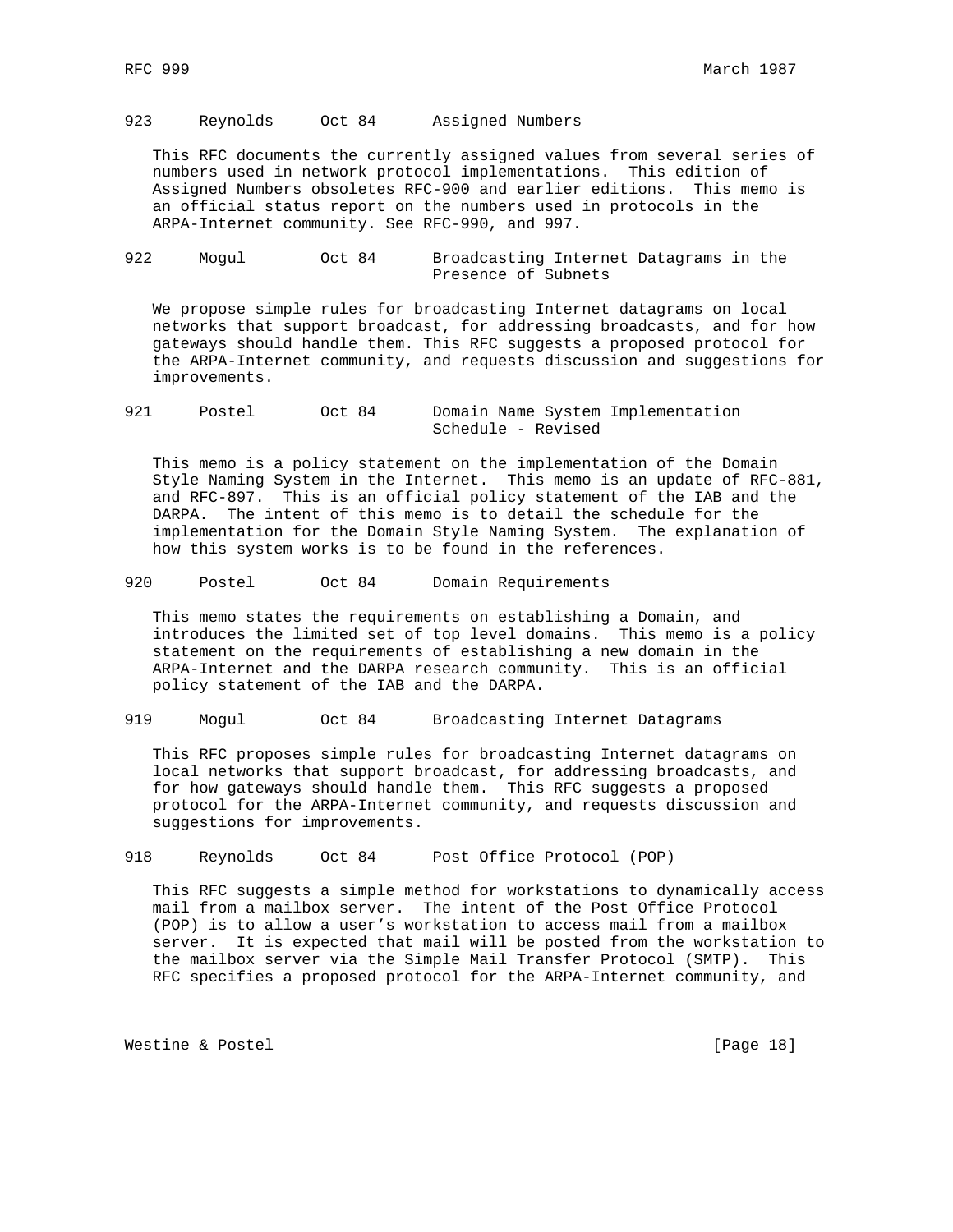requests discussion and suggestions for improvement. The status of this protocol is experimental, and this protocol is dependent upon TCP.

917 Mogul Oct 84 Internet Subnets

 This memo discusses subnets and proposes procedures for the use of subnets, including approaches to solving the problems that arise, particularly that of routing. A subnet of an Internet network is a logically visible sub-section of a single Internet network. For administrative or technical reasons, many organizations have chosen to divide one Internet network into several subnets, instead of acquiring a set of Internet network numbers. This RFC suggests a proposed protocol for the ARPA-Internet community, and requests discussion and suggestions for improvements.

916 Finn Oct 84 Reliable Asynchronous Transfer Protocol (RATP)

 This RFC suggests a proposed protocol for the ARPA-Internet community, and requests discussion and suggestions for improvements. This paper proposes and specifies a protocol which allows two programs to reliably communicate over a communication link. It ensures that the data entering one end of the link if received arrives at the other end intact and unaltered. The protocol, named RATP, is designed to operate over a full duplex point-to-point connection. It contains some features which tailor it to the RS-232 links now in common use.

915 Elvy Dec 84 Network Mail Path Service

 This RFC proposed a new service for the ARPA-Internet community and requests discussion and suggestions for improvements. The network mail path service fills the current need of people to determine mailbox addresses for hosts that are not part of the ARPA-Internet but can be reached by one or more relay hosts that have Unix to Unix Copy (UUCP) mail, CSNET mail, MAILNET mail, BITNET mail, etc. Anyone can use the service if they have TCP/TELENET to one of the hosts with a mail path server.

914 Farber Sep 84 A Thinwire Protocol

 This RFC focuses discussion on the particular problems in the ARPA-Internet of low speed network interconnection with personal computers, and possible methods of solution. None of the proposed solutions in this document are intended as standards for the ARPA-Internet. Rather, it is hoped that a general consensus will emerge as to the appropriate solution to the problems, leading eventually to the adoption of standards.

Westine & Postel [Page 19]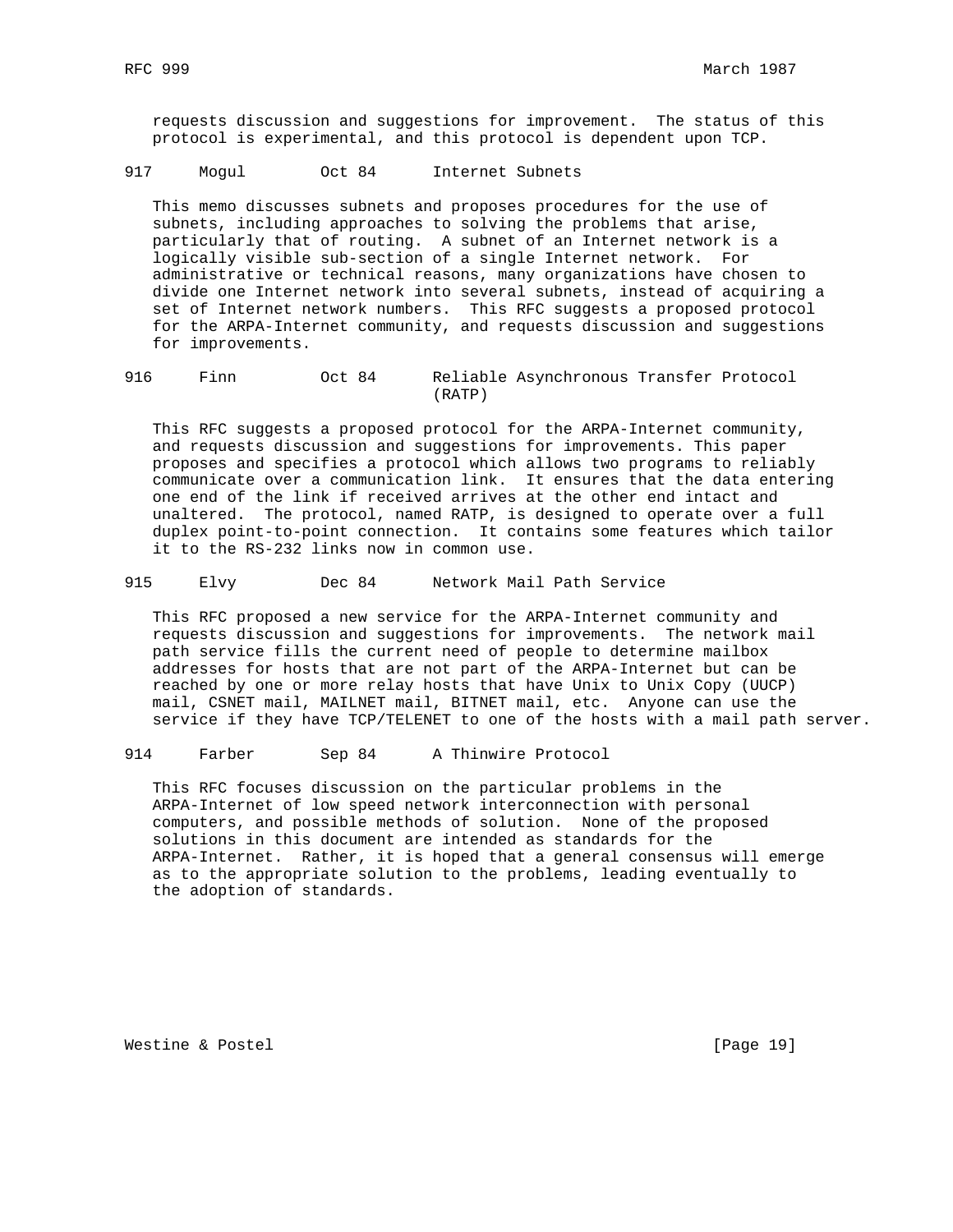913 Lottor Sep 84 Simple File Transfer Protocol

 This memo describes a proposed Simple File Transfer Protocol (SFTP). It fills the need of people wanting a protocol that is more useful than TFTP but easier to implement (and less powerful) than FTP. SFTP supports user access control, file transfers, directory listing, directory changing, file renaming and deleting. Discussion of this proposal is encouraged, and suggestions for improvements may be sent to the author.

912 StJohns Sep 84 Authentication Service

 This memo describes a proposed authentication protocol for verifying the identity of a user of a TCP connection. Given a TCP port number pair, it returns a character string which identifies the owner of that connection on the server's system. Suggested uses include automatic identification and verification of a user during an FTP session, additional verification of a TAC dial up user, and access verification for a generalized network file server.

911 Kirton Aug 84 EGP Gateway under Berkeley Unix 4.2

 This memo describes an implementation of the Exterior Gateway Protocol (EGP) (in that sense it is a status report). The memo also discusses some possible extentions and some design issues (in that sense it is an invitation for further discussion).

910 Forsdick Aug 84 Multimedia Mail Meeting Notes

 This memo is a report on a meeting about the experimental multimedia mail system (and in a sense a status report on that experiment). The meeting was held at Bolt Beranek and Newman on 23-24 July 1984 to discuss recent progress by groups who are building multimedia mail systems and to discuss a variety of issues related to the further development of multimedia systems. Representatives were present from BBN, ISI, SRI and Linkabit.

909 Welles Jul 84 Loader Debugger Protocol

 The Loader Debugger Protocol (LDP) is an application layer protocol for loading, dumping, and debugging target machines from hosts in a network environment. This RFC specifies a proposed protocol for the ARPA-Internet and DARPA research community, and requests discussion and suggestions for improvemts.

908 Velten Jul 84 Reliable Data Protocol

 The Reliable Data Protocol (RDP) is designed to provide a reliable data transport service for packet-based applications. This RFC specifies a proposed protocol for the ARPA-Internet and DARPA research community, and requests discussion and suggestions for improvemts.

Westine & Postel [Page 20]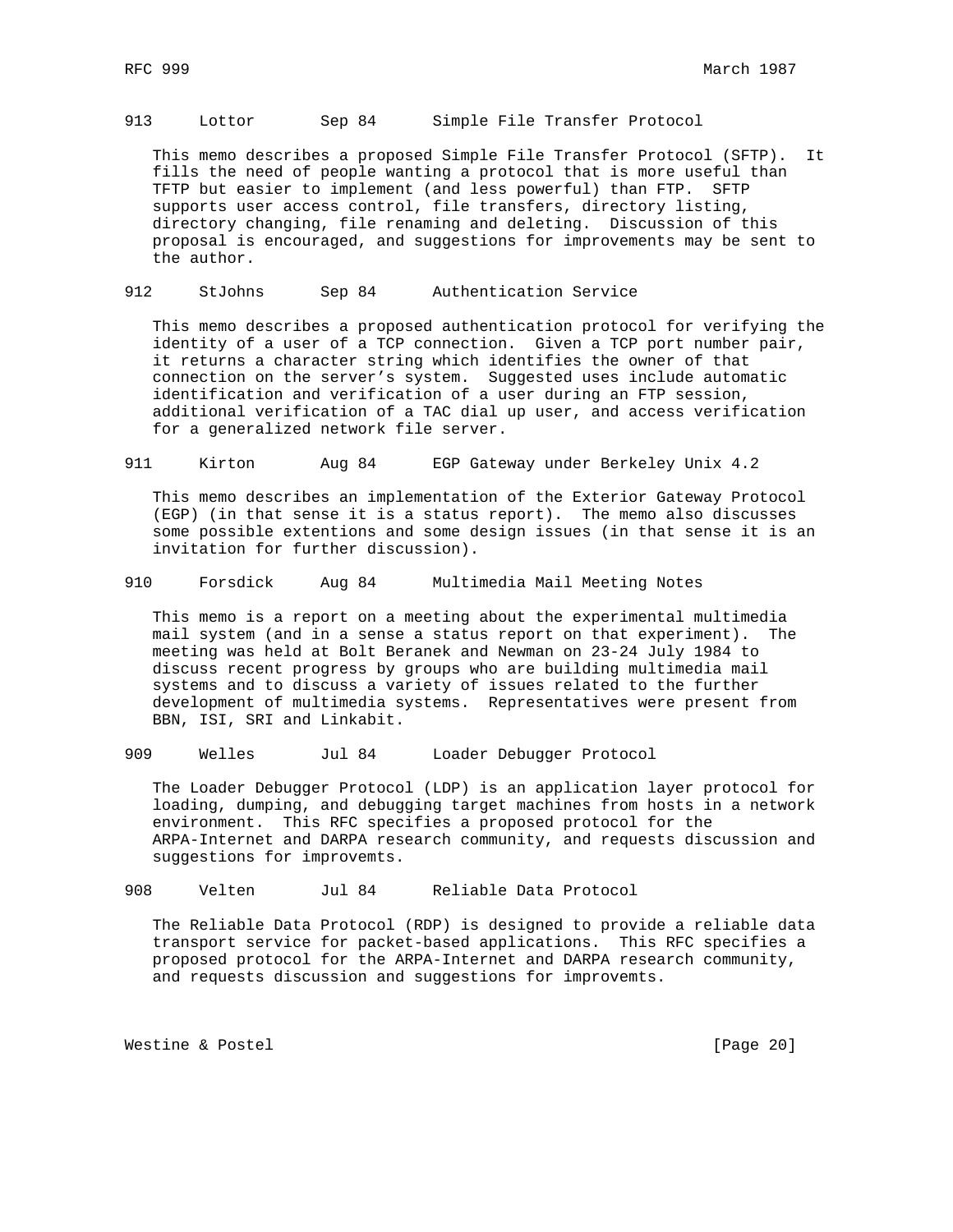907 Storch Jul 84 Host Access Protocol Specification

 This document specifies the Host Access Protocol (HAP). Although HAP was originally designed as the network-access level protocol for the DARPA/DCA sponsored Wideband Packet Satellite Network, it is intended that it evolve into a standard interface SATNET and TACNET (aka MATNET) as well as the Wideband Network. HAP is an experimental protocol, and will undergo further revision as new capabilities are added and/or different satellite networks are suported. Implementations of HAP should be performed in coordination with satellite network development and operations personnel.

906 Finlayson Jun 84 Bootstrap Loading Using TFTP

 It is often convenient to be able to bootstrap a computer system from a communications network. This RFC proposes the use of the IP TFTP protocol for bootstrap loading in this case.

905 ISO Apr 84 ISO Transport Protocol Specification (ISO DP 8073)

 This is the current specification of the ISO Transport Protocol. This document is the text of ISO/TC97/SC16/N1576 as corrected by ISO/TC97/SC16/N1695. This is the specification currently being voted on in ISO as a Draft International Standard (DIS). This document is distributed as an RFC for your information only, it does not specify a standard for the ARPA-Internet or DARPA research community. Our thanks to Alex McKenzie of BBN for making this online version available. Please note the size of this document, the file contains 258,729 characters.

904 Mills Apr 84 Exterior Gateway Protocol Formal Specification

 RFC-904 is the specification of the Exterior Gateway Protocol (EGP). This memo updates portions of RFC-888 and RFC-827. This RFC specifies an official protocol of the DARPA community for use between gateways of different autonomous systems in the ARPA-Internet.

903 Finlayson Jun 84 A Reverse Address Resolution Protocol

 This RFC suggests a method for workstations to dynamically find their protocol address (e.g., their Internet Address), when they know only their hardware address (e.g., their attached physical network address). This RFC specifies a proposed protocol for the ARPA Internet community, and requests discussion and suggestions for improvements.

Westine & Postel [Page 21]